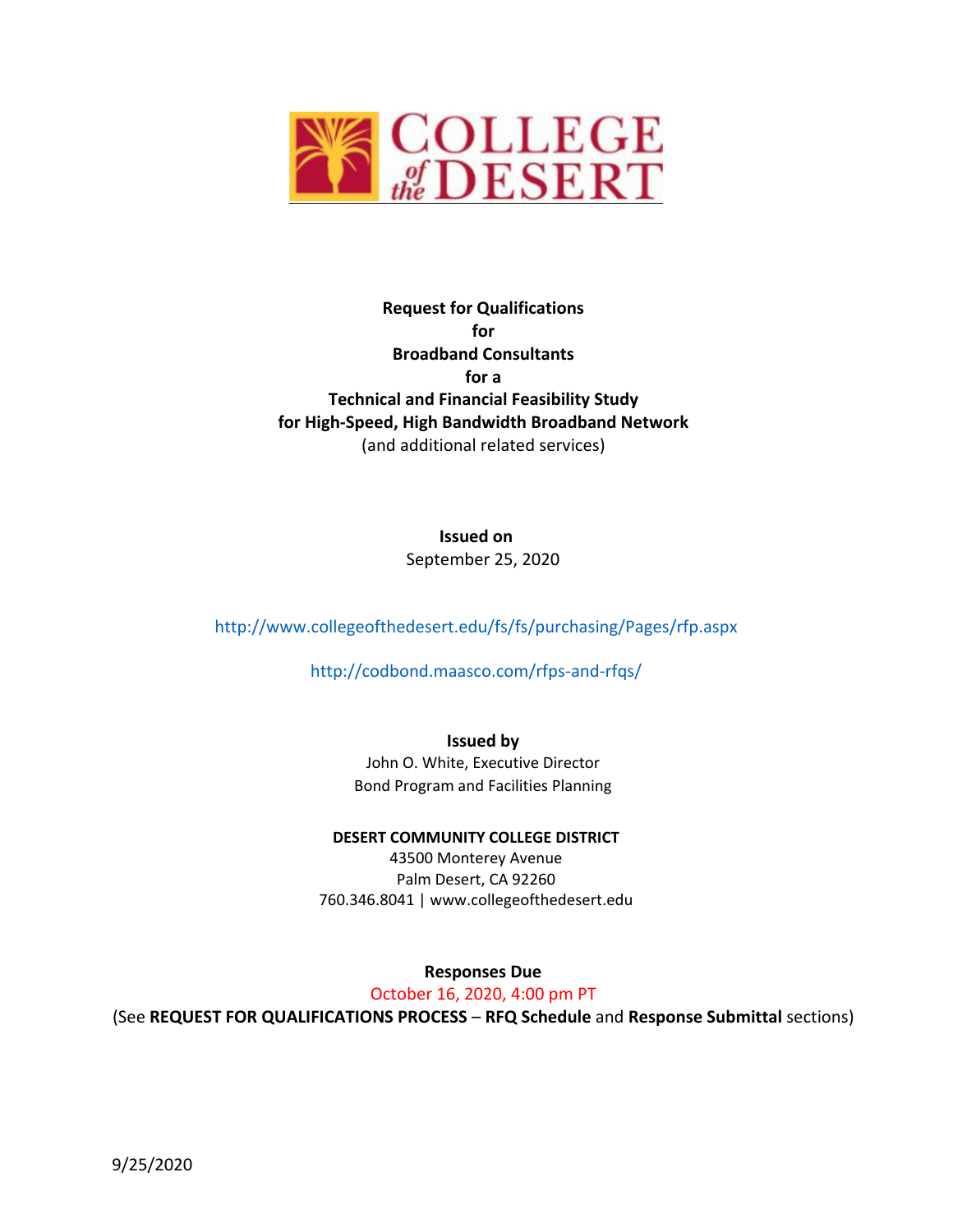This page intentionally left blank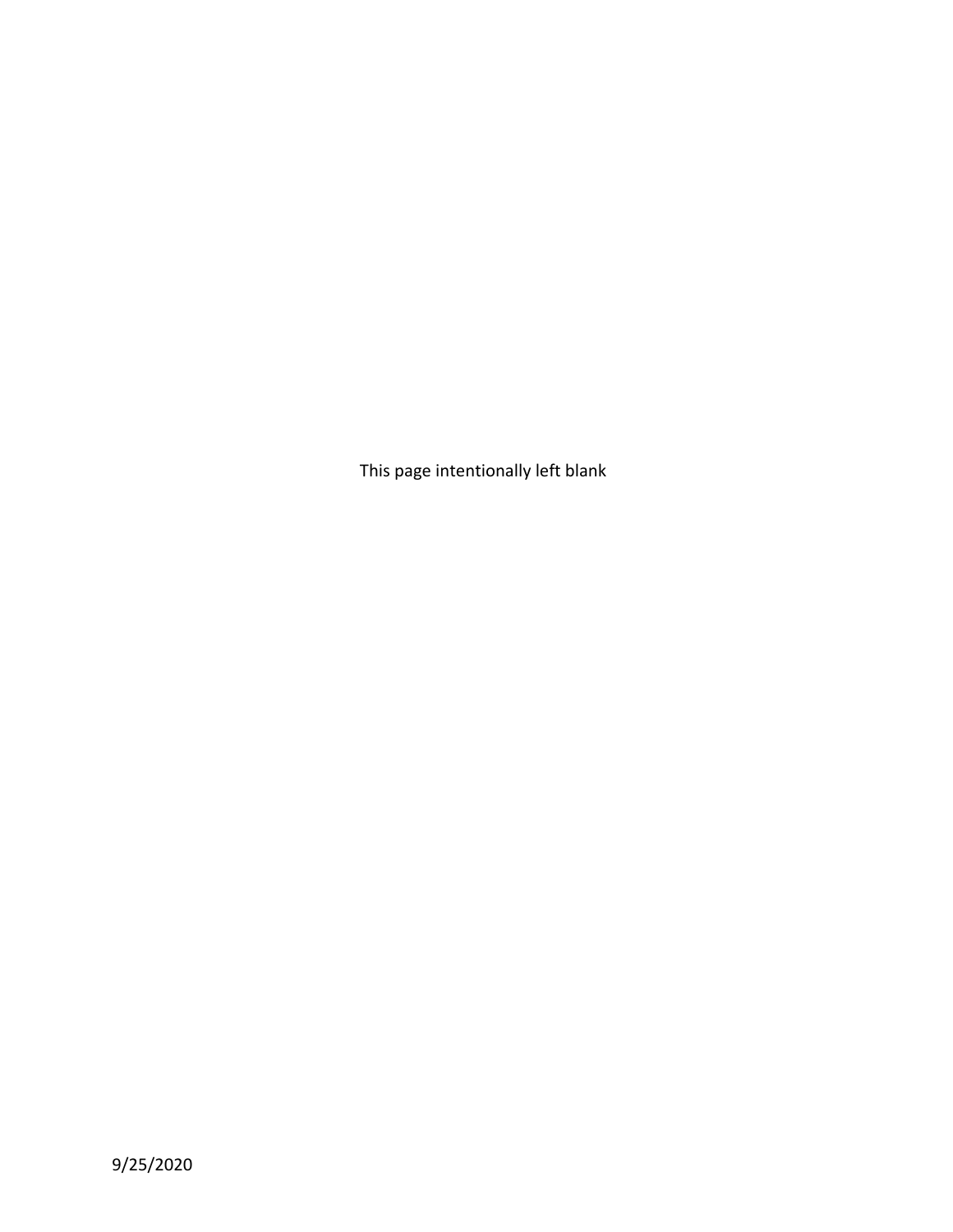

## **INTRODUCTION**

The Desert Community College District (District) invites the submission of Statements of Qualifications and related documents from interested qualified information technology (IT) consultants to provide broadband technology consulting services related to developing the necessary network infrastructure for a very high‐speed, high bandwidth broadband network for the College of the Desert – Palm Springs Development Project (Palm Springs Project) and other facilities of the District (the Broadband Infrastructure).

The District anticipates selecting one team to serve as the primary broadband feasibility consultant (Primary Consultant) to advise the District regarding the potential development of a high-speed broadband network capable of supporting Internet 2 for the Palm Springs Project and possibly for the surrounding region. In addition, the District may choose to retain additional qualified respondents as part of a pool of consultants (On‐call Consultants) to assist with ancillary studies and/or subsequent phases of work, from analysis and procurement support to system implementation. The District expects to issue a contract to the Primary Consultant to provide services, as outlined below, for the purpose of assessing the business case for and advising the District on the feasibility of developing the necessary network infrastructure for a very high‐speed, high bandwidth broadband network.

### **ENGAGEMENT OVERVIEW**

The College seeks to execute a very high‐speed, high bandwidth broadband network to develop a skilled workforce with the knowledge and 21st century technological skills needed to lead the information and creative economy. Workers from information technology and related sectors require job and professional development training to enhance their competencies, update their professional licenses, and learn skills to pursue new or advanced career opportunities. Businesses require high‐speed broadband capacity along with digitally‐skilled and knowledgeable employees who have the ability to think on their feet, communicate, collaborate, and quickly take advantage of evolving customer demands, technologies, and opportunities. These needs will only continue to grow in a more digitally‐connected world, and College of the Desert has an increasingly integral role to play, broadening impact by serving as digital hubs for broadband access, digital services, and related training for the region.

The District is seeking firms with demonstrated expertise in advising public entities with regard to broadband and other complex technology assessments, procurements, and implementations. As part of the Palm Springs Development Project (described in detail below), the Broadband Infrastructure will help to create educational and training opportunities for high-tech jobs, careers, and entrepreneurship. In the initial phase of work, the District anticipates that the Primary Consultant will assist the District with a feasibility study to help the District determine how to proceed in developing the infrastructure necessary to support Internet 2 capability, including internet speeds up to 100 Gbps and beyond. After completing the first phase, the District may request that the Consultant perform additional consulting services, from additional analysis and procurement support to system implementation.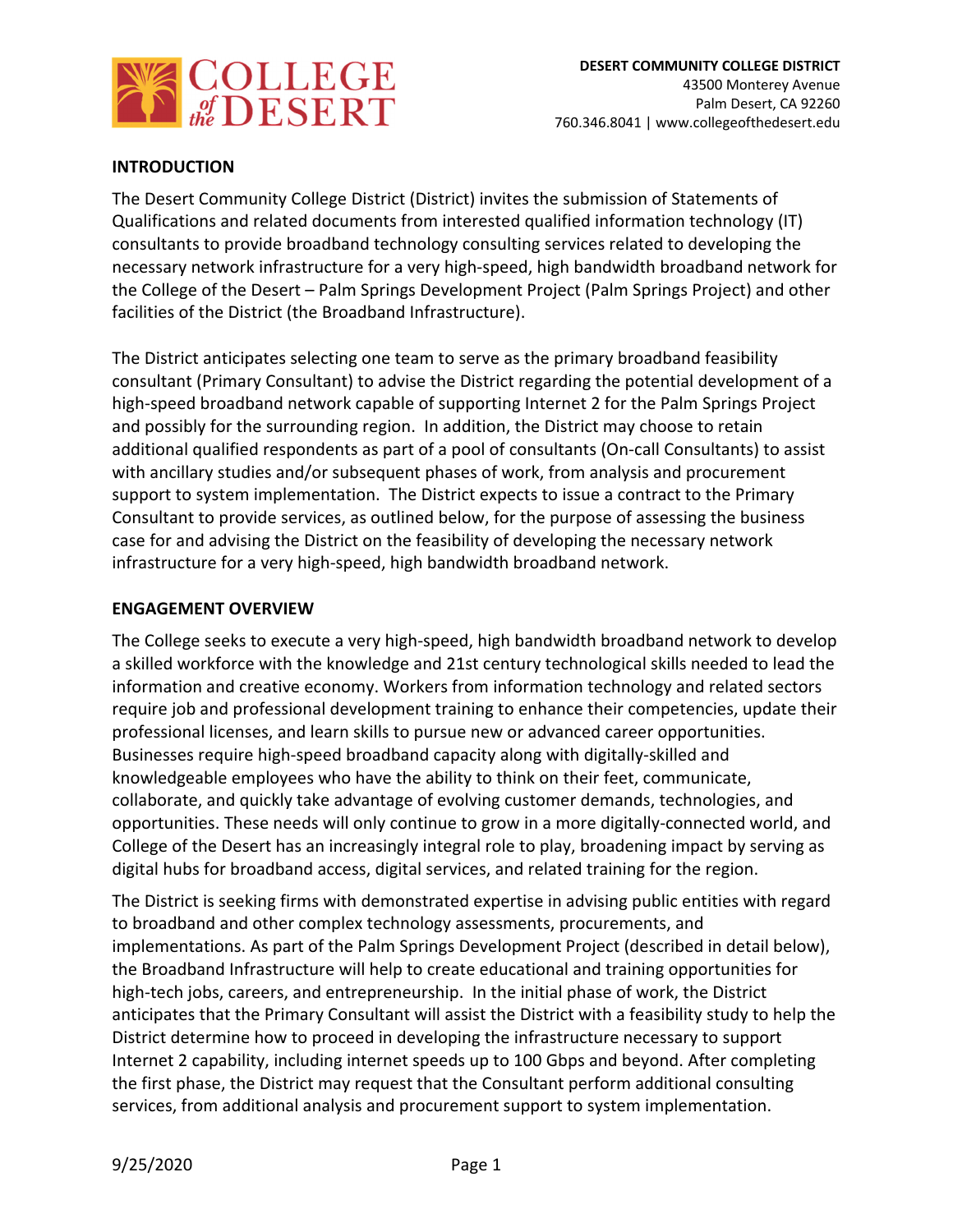## **Vision**

The "vision" for the College of the Desert's district‐wide very high‐speed, high bandwidth broadband service is to prepare students and learners in the growing information technology fields, while, at the same time joining an emerging community IT infrastructure network in the Coachella Valley. COD would provide opportunities for students to gain the skills and knowledge to join a high‐performance workforce. By having access to 100 Gbps service and access to Internet 2 and other platforms, COD would be positioned to prepare students to be competitive for employment.

The expectation is that students completing education at COD would be prepared for employment with noteworthy employers and projects, such as (e.g. Amazon web services, Microsoft cloud services) qualified to work on advanced information technology applications. COD students would be positioned to begin their careers in high‐tech and information centered fields, such as:

- Cyber Security
- Network Engineering (maintenance and operations of Internet 2, etc.)
- Programming/ Software Developer
- Database Management/Administration
- Computer Systems Analysis/Large Scale Analytics
- Artificial Intelligence
- Digital Content
- Cloud Computing
- Smart Buildings Technicians

## **College of the Desert Overview**

College of the Desert is one of 117 community colleges in California. The governing body of College of the Desert is the Desert Community College District, which has five elected members on its Board of Trustees and a Student Trustee elected by the Student Body. The college was founded in 1958 and opened its doors for the first time in September 1962.

As a two-year college, the College offers transfer students an affordable option for starting college and transferring to a four‐year institution. College of the Desert is the number one source of transfer students to California State University at San Bernardino. College of the Desert also offers several popular vocational and technical programs, including Nursing and Health Sciences, Digital Design and Production, Turf Grass Management & Ornamental Horticulture, Advanced Transportation Technologies, Culinary Arts, and a full range of Administration of Justice courses at the Public Safety Academy training facility.

The District extends from the San Gorgonio Pass to the Salton Sea in the eastern portion of Riverside County and is about 4,000 square miles of mostly low‐density population.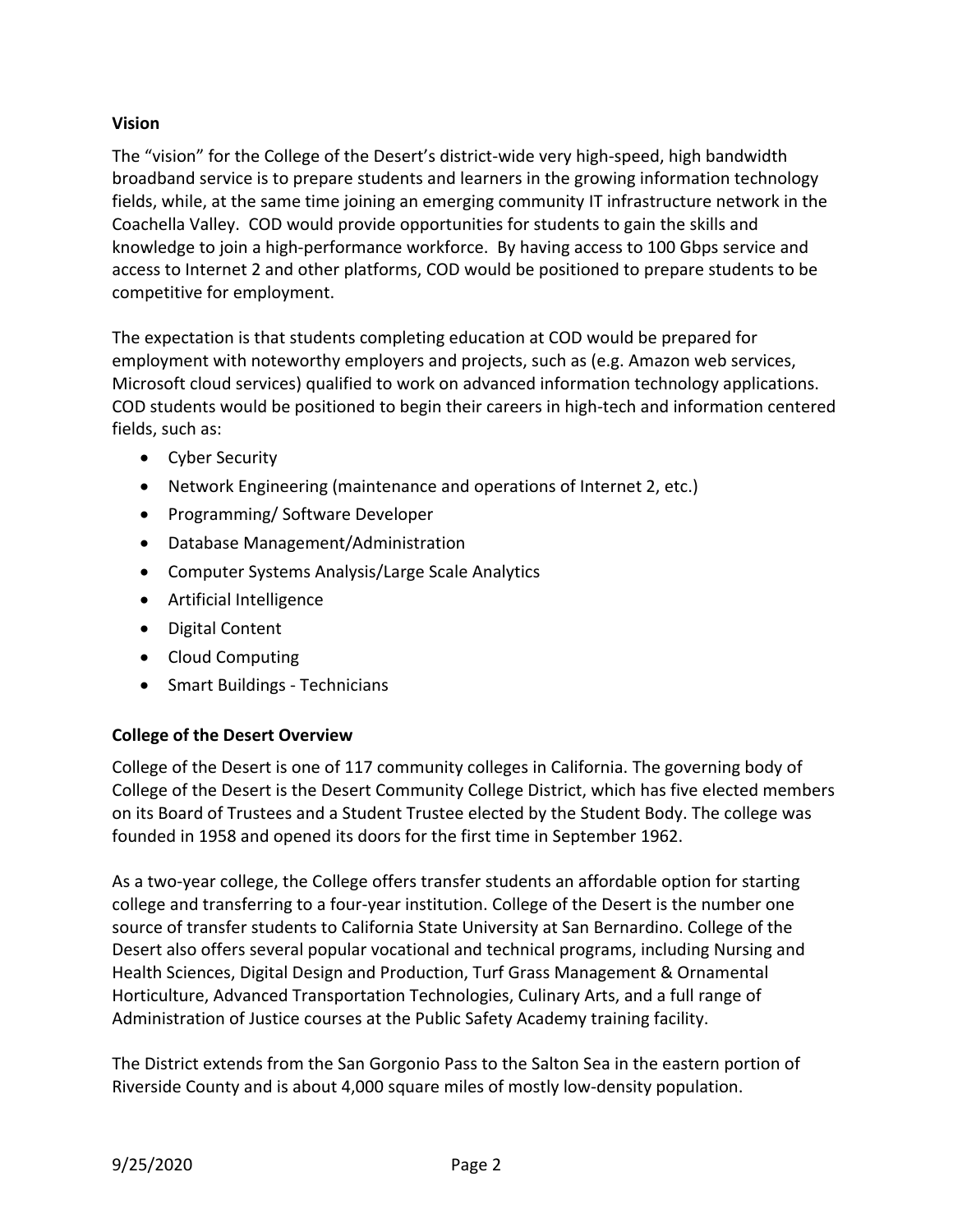The largest cities are: Cathedral City, Palm Springs, Palm Desert, Rancho Mirage, Indian Wells, Indio and Coachella. College of the Desert provides excellent educational programs in basic skills, career and technical education, certificate, transfer preparation, associate degrees, noncredit and distance education, which are continuously evaluated and improved. College of the Desert programs and services contribute to the success, learning and achievement of its diverse students and the vitality of the region and beyond. College of the Desert will be a center of collaborations and innovations for educational enrichment, economic development and quality of life in the Coachella Valley and surrounding communities.

| <b>College of the Desert Data</b>       | <b>July 2020</b>                       |
|-----------------------------------------|----------------------------------------|
| Enrollment                              | 16,100                                 |
| In State Residents                      | 97%                                    |
| <b>Part Time Status</b>                 | 62%                                    |
| <b>Students Living on Campus</b>        | 0                                      |
| Average Age of Student at COD           | 26                                     |
| % Below 25 years old                    | 68%                                    |
| % female                                | 56%                                    |
| <b>Student Faculty Ratio</b>            | 24/1                                   |
| % Students Receiving Financial Aid      | 72%                                    |
| Annual Operating Budget \$              | \$100,000,000                          |
| Annual Capital Budget \$                | \$50,000,000                           |
| <b>First Generation Students</b>        | 73%                                    |
| <b>PELL Students</b>                    | 30%                                    |
| Land Area                               | 185 acres/ 600,000 gsf                 |
| <b>District</b>                         | 4,000 sq. mi.                          |
| Degrees                                 | AA / AS / Certs; Credit and Non-Credit |
| <b>Ethnicity</b>                        | (%) (rounded)                          |
| Hispanic (Hispanic Serving Institution) | 75%                                    |
| White                                   | 14%                                    |
| Asian/Pl                                | 4%                                     |
| African American                        | 3%                                     |
| American Indian/Alaskan Native          | less than 1%                           |
| Multi-Ethnic                            | 2%                                     |
| Other/Unreported                        | 2%                                     |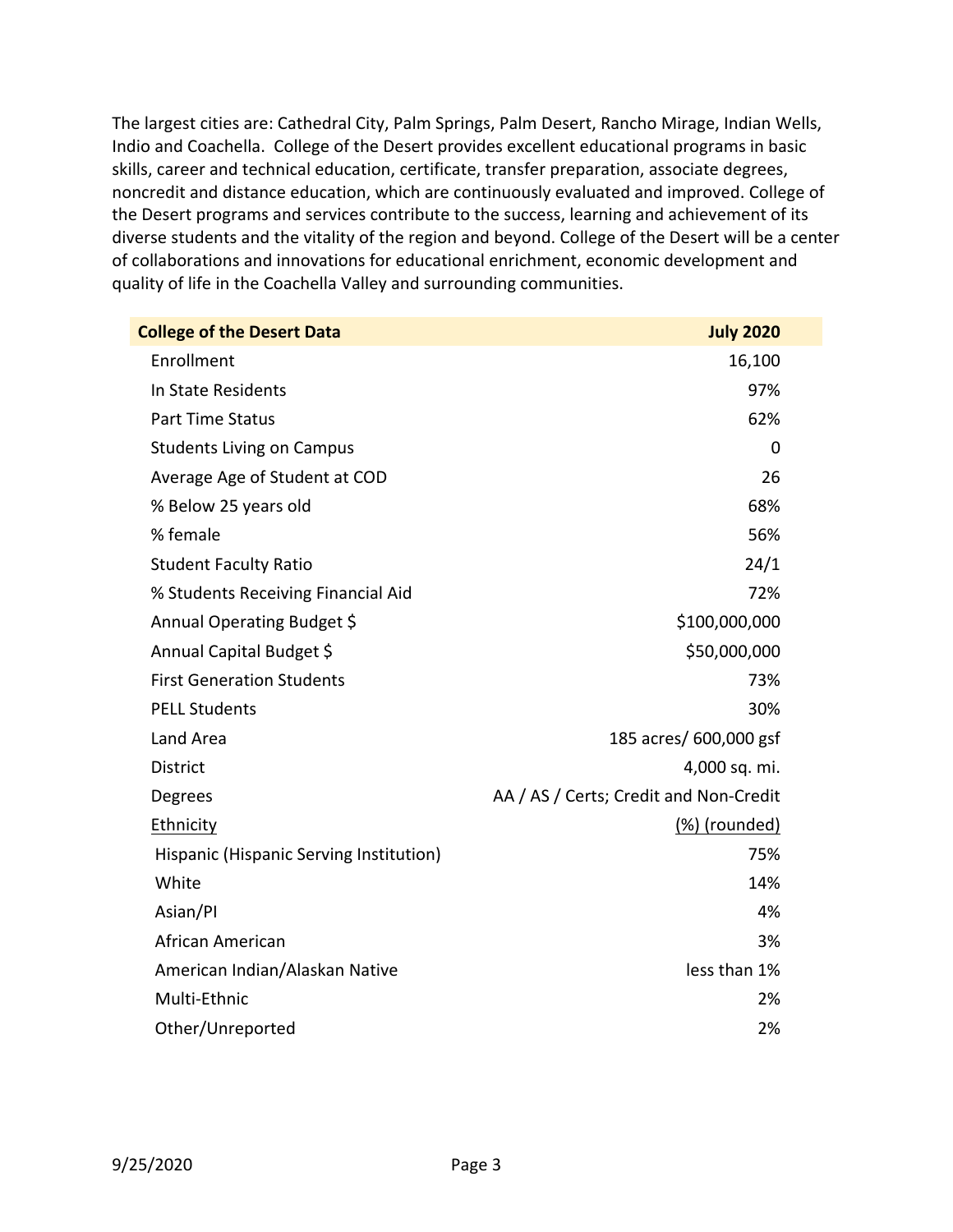## *About the Palm Desert Campus:*

- The Palm Desert Campus occupies approximately 148 acres at the northeast corner of Fred Waring Drive and Monterey Avenue. The east edge of the campus is bounded by San Pablo Avenue. Magnesia Falls Avenue forms the north edge. Monterey Avenue and San Pablo Avenue extend one mile south to Highway 111 and in the direction of the City's primary retail / commercial district.
- Campus neighborhoods or precincts are established for: career and technical education; Athletics and Kinesiology; Science, Technology and Math (STEM); Student Services and Student Life; the historic campus core that includes the Hilb Library, Arts, Social Sciences, Communications and other academic programs; Maintenance and Operations, and a mixed‐use zone on the southern edge of the campus.
- There are approximately 60 buildings housed in 525,000 gross square feet (350,000 assignable square feet).
- *Current broadband: 10 Gbps service (CENIC)*

## *About the Indio Center:*

- Located in downtown Indio, across from the Civic Center with frontage on Oasis Street.
- The Indio Center provides general education and instruction for students from the eastern Coachella Valley and surrounding areas and has grown rapidly since property was acquired and the first set of facilities were completed in 2014.
- An existing 40,000 gross square foot (gsf) instruction and academic building serving approximately 2,500 students is already at capacity.
- An Indio Expansion project (50,000 gsf) and partial renovation of the original instructional facility (10,000 gsf) is in the construction document phase. Additionally, a new child development center is in its design phase.
- The new and renovated facilities will be able to serve a combined total of about 5,000 students and doubles the space available today. The new construction and renovations are planned for completion in 2022‐23. The several‐acre site includes approximately 150 spaces that will increase modestly with new construction.
- *Current broadband: 1 Gbps service with planned expansion to 10 Gbps service (CENIC)*

## *About the Palm Springs Development Project:*

- The Project will be located on the Northwest corner of the intersection of S. Farrell Drive and E. Baristo Rd. in Palm Springs, CA. The site encompasses approximately 27 acres and was formerly occupied by a commercial mall which has been demolished.
- Consistent with its Facilities Master Plan (September 2019), the District is engaged in the capital development of the Palm Springs Development Project. The District plans to build new facilities that will provide a regional workforce innovation center that will educate and train students for 21st century jobs and careers.
- The Project will provide a collaborative, living and learning environment featuring a variety of teaching and learning opportunities.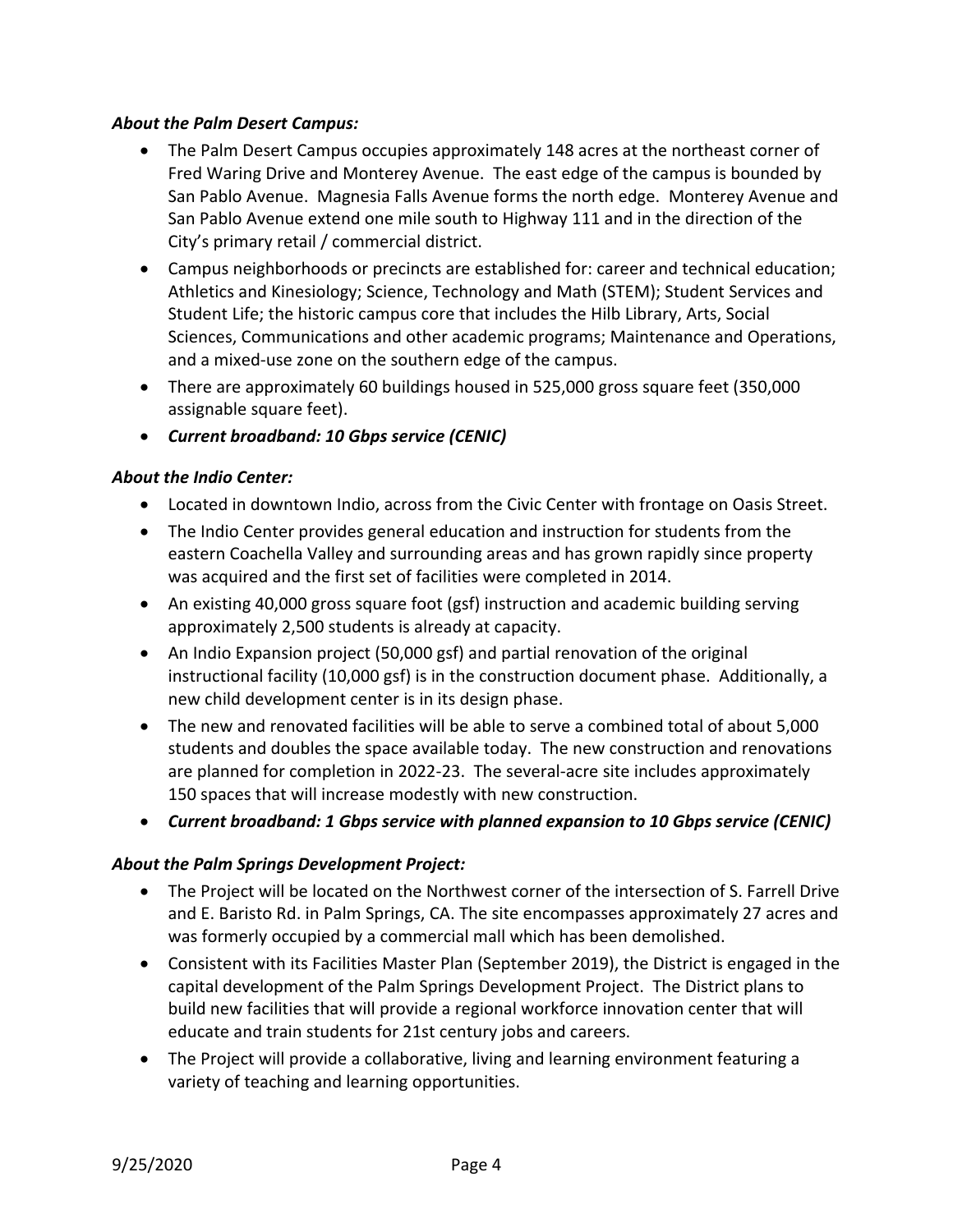- Innovative spaces are planned to include open and flexible environments (such as experiential labs, student commons, and special event space), and a high‐tech digital accelerator space that will enhance student success.
- The Project will embody a sustainable campus philosophy that can feature best practice technologies, energy production, energy management and monitoring and stewardship of scarce resources. As a center of innovation and collaboration, the Project will offer continuing and custom education responsive to all ages.
- Collaborations with local, regional and national partners will expand offerings and opportunities for students as well as expand and extend the reach and impact of District programs and services. These industry partnerships will, in part, drive the need for high speed, high volume data infrastructure, allowing innovative, technology‐based collaboration across multiple disciplines.
- The development will include major site development and infrastructure, maker spaces, and multiple signature programs: A) Hospitality & Tourism (including Hotel, Restaurant, and Event Space), B) Digital Media and Broadcasting, C) Healthcare (Wellness, Fitness, and Nutrition) and D) Sustainability.
- The Project will make use of Measure CC Bond funding and other resources for special programs, activities, and facilities.
- Completion of the first Phase of on-site improvements for public use is planned for late 2023 with remaining phases of development becoming available subsequently.
- Total buildout is expected to be about 310,000 gsf.
- *Planned broadband: 10 Gbps service with expansion to 100 Gbps service (CENIC)*

## *About Other District Sites and Locations:*

- Desert Hot Springs (2,700 gsf): the learning site is an outreach facility with space provided for general education learning and offices in modular units.
- Temporary Palm Springs Campus (11,000 gsf) is located at 1300 Barista Road in the City of Palm Springs that provide instruction and services and is the precursor to the future Palm Springs Development Project (PSDP). It encompasses 4.15 acres of leased property. Its temporary facilities (modular units) provide classroom, computer laboratory, office, support space and parking. It is located less than ½ mile from PSDP.
- Mecca/Thermal (19,000 gsf): located centrally between the towns of Mecca and Thermal, the College of the Desert serves the rural, sparsely populated southern portion of the district. On this small site, there are facilities and improvements that provide space for classrooms, offices, support services, and parking. An observatory with a 40‐ inch telescope is housed on the site.
- Cathedral City Roadrunner Motors (30,000 gsf planned). In 2019, College of the Desert acquired approximately four acres of property on the south edge of Cathedral City near the Cathedral City Auto Park to construct a replacement facility for the Roadrunner Motors automobile and advanced transportation program and with capacity for other future programs. The Roadrunner facility is currently in design and is scheduled for completion during 2023.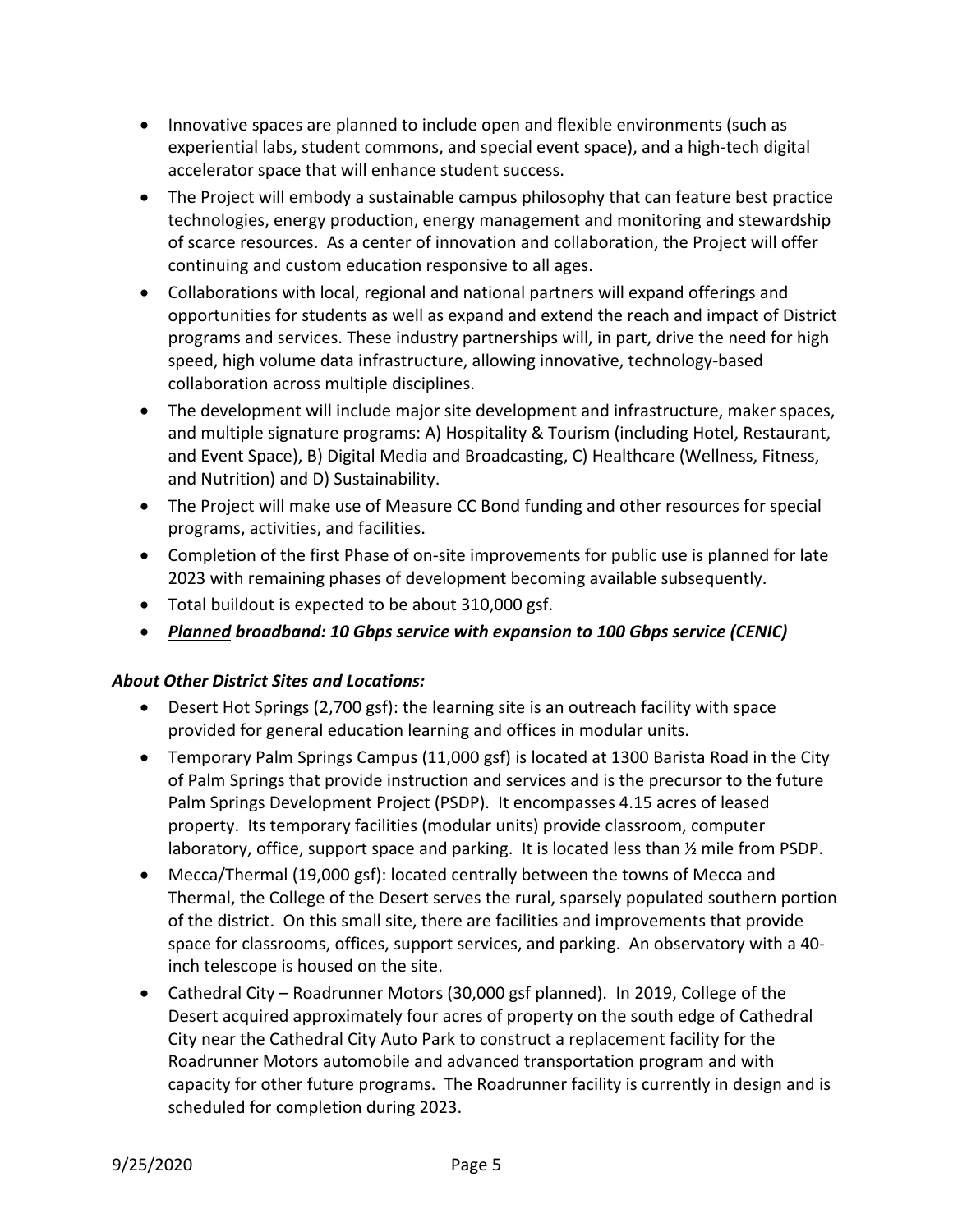## **PRIMARY CONSULTANT ROLE AND SCOPE OF WORK**

The Primary Consultant will work with the District, its partners, and stakeholders to develop a technical and financial feasibility study for very high‐speed, high bandwidth broadband infrastructure to serve the District and possibly other partners in the Coachella Valley. The Primary Consultant's Proposed Scope of Work is summarized below (see also Attachment A).

| <b>ACTIVITIES</b>                                                                                                            | <b>COMMENTS</b>                                                                                                                                                                                                                                                                                                                                                                                                                                                                                                                                                                                                                                                                                                       |
|------------------------------------------------------------------------------------------------------------------------------|-----------------------------------------------------------------------------------------------------------------------------------------------------------------------------------------------------------------------------------------------------------------------------------------------------------------------------------------------------------------------------------------------------------------------------------------------------------------------------------------------------------------------------------------------------------------------------------------------------------------------------------------------------------------------------------------------------------------------|
| <b>Undertake a Technical and</b><br><b>Financial Feasibility Study,</b><br>including a current<br>inventory and gap analysis | See suggested study topics in Appendix A, as a guide. Respondents<br>are encouraged to demonstrate their expertise by suggesting<br>refinements to the suggested topics and describing their suggested<br>approach to completing the scope of work. The final scope of work<br>will be developed in collaboration between District and Consultant.                                                                                                                                                                                                                                                                                                                                                                    |
| <b>Coordinate and</b><br>collaborate with District<br>team                                                                   | Consultant will be expected to work closely with District team<br>members and other advisors, as needed, to ensure mutual<br>understanding of District priorities and expectations, as well as to<br>ensure smooth functioning of the project and related<br>communications.                                                                                                                                                                                                                                                                                                                                                                                                                                          |
| Participate in stakeholder<br>meetings, as requested by<br><b>District</b>                                                   | Participate in interviews and/or informational meetings with<br>stakeholders or subject matter experts, as requested by the District;<br>may include presentation of findings upon conclusion of Study                                                                                                                                                                                                                                                                                                                                                                                                                                                                                                                |
| Provide a written report<br>to the District                                                                                  | A draft report shall be provided, with opportunity for review and<br>comment by District, and a final report shall be prepared following<br>completion of review and comment by District                                                                                                                                                                                                                                                                                                                                                                                                                                                                                                                              |
| Document study methods,<br>assumptions, inputs and<br>analyses                                                               | May be provided as a technical appendix or within study deliverable                                                                                                                                                                                                                                                                                                                                                                                                                                                                                                                                                                                                                                                   |
| Present study findings and<br>recommendations to<br><b>District leadership</b>                                               | Provide executive summary or presentation appropriate for<br>discussion with District senior leadership. This documentation also<br>may be shared with key regional stakeholders, at discretion of the<br>District.                                                                                                                                                                                                                                                                                                                                                                                                                                                                                                   |
| <b>Provide Additional</b><br>Services, as requested                                                                          | The District anticipates that selected Consultant(s) may be asked to<br>provide additional consulting services to assist the District in<br>implementing and refining the Strategic Roadmap created. Such<br>additional services will be on an as requested basis by the District<br>and are anticipated to include such services as owner's<br>representation work on behalf of the District, to assist the District<br>and other advisors with the development of various scopes of work,<br>specifications, evaluation criteria, review of Proposals, and support<br>for District's high-speed broadband infrastructure projects, which<br>may include oversight of implementations performed by third<br>parties. |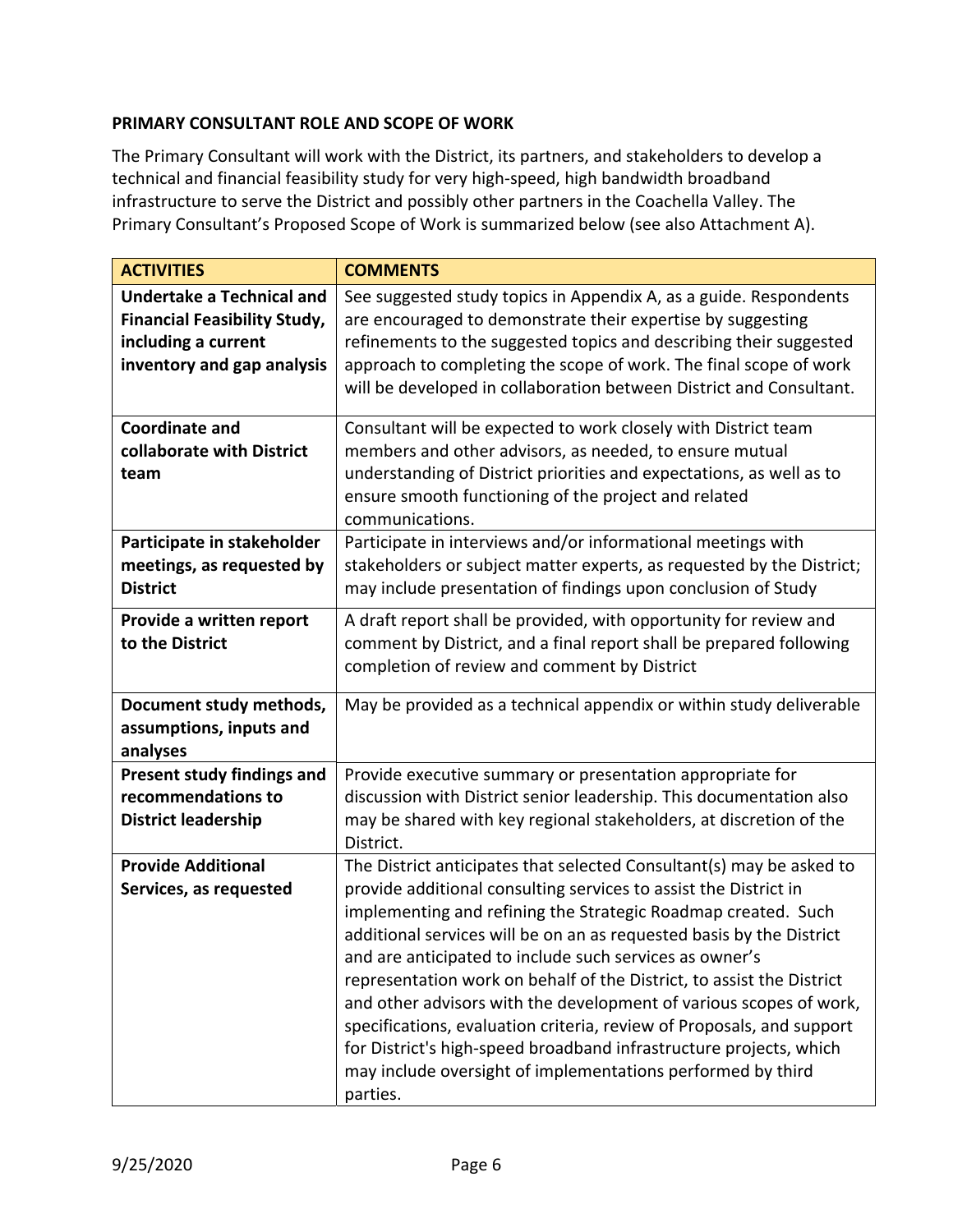## **Service Delivery Schedule**

The targeted duration of Primary Consultant's initial Scope of Work for the feasibility study is 60‐90 days from commencement to delivery of a draft deliverable. At the District's discretion, this period may be extended depending on project needs. The schedule will be determined in collaboration between the District and the selected Consultant. The duration of additional services may be from one (1) to three (3) years, at the discretion of the District, based on its needs, budget, and satisfaction with prior services.

In the event that the District selects additional respondents as On‐call Consultants, the duration of the services also may be from one (1) to three (3) years, at the discretion of the District, based on its needs, budget, and satisfaction with prior services, as applicable.

## **Form of Contract**

A draft form of the agreement will be provided at the commencement of negotiations with the selected consultant.

## **REQUEST FOR QUALIFICATIONS PROCESS**

## **RFQ Schedule**

The RFQ is available (in electronic format only) on September 25, 2020. Responses must be received on or before 4:00 PM, Pacific Time ("PT") on the date shown below, in the form and manner specified in "**Submittal"** and **"RFQ Requirements,"** below. The schedule of important dates is below.

| <b>Activity</b>                             | Schedule*               |
|---------------------------------------------|-------------------------|
| Release of RFQ                              | Sept 25                 |
| Deadline for questions about RFQ**          | October 2               |
| Posting of responses to RFQ questions**     | October 7               |
| <b>Deadline for Responses</b>               | October 16, 4:00 pm PT  |
| Qualified Respondent Interviews (if needed) | Week of October 26 - 30 |
| Selection of Short List/Pool                | Week of November 2 - 6  |

\* RFQ Schedule is subject to change, with written notice posted to the District website at http://www.collegeofthedesert.edu/fs/fs/purchasing/Pages/rfp.aspx; and http://codbond.maasco.com/rfps-and-rfqs/.

\*\* The District reserves the right, but is not obligated, to provide an additional period for clarification questions following release of its responses.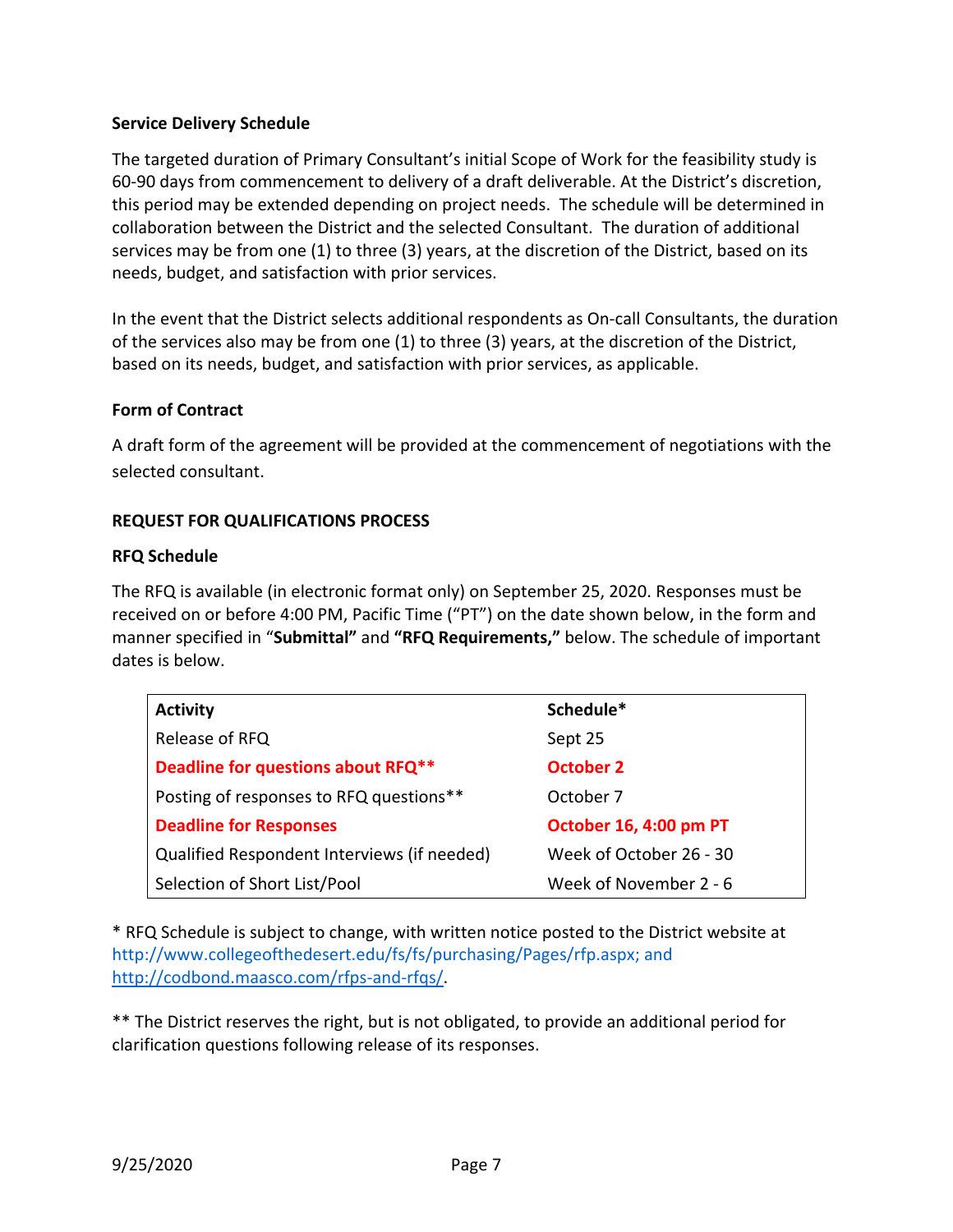## **Questions**

Questions must be submitted via email to jowhite@collegeofthedesert.edu at any time prior to the deadline above; earlier submittal is encouraged. Questions submitted by potential respondents will only be viewable by the District. A summary of question topics of a broadly applicable nature and District responses will be posted by the District on the site as soon as practical after receipt of questions, and not later than the date shown above for questions received by the stated deadline. **It is the responsibility of the respondents to periodically check the website for any update to the procurement process or content.**

## **Response Submittal**

Statements of Qualifications will be due to the District via electronic submission per the schedule above. Responses must be submitted by email to jowhite@collegeofthedesert.edu. Respondents must submit all SOQs in a single, zipped file specifying the firm's name (not to exceed 10 MB). **It is the responsibility of Respondents to ensure their ability to submit a response in this manner on a timely basis.** Respondents are encouraged to submit a response well in advance of the 4:00 pm PT deadline. **At its sole discretion,** the District reserves the right to waive minor irregularities or allow for additional time to address technical difficulties but is under no obligation to do so.

**The District further reserves the right, at its sole discretion, to accept or reject any and all responses and qualifications received as a result of this RFQ and to waive any informalities or irregularities in any response received. All costs associated with any response to the RFQ are the sole responsibility of the Respondent**.

## **Experience Requirements**

The Respondent's primary staff proposed to provide the requested services will be required to demonstrate knowledge and experience with comparable assessments for large‐scale technology infrastructure development for public entities. The ideal consultant team will have a sufficient depth of resources with appropriate levels of experience to accomplish the scope of work, including creation and submission of all deliverables, within a limited timeframe.

Critical areas of experience include:

- Ten (10) or more years of experience with broadband and other complex technology projects of similar size and scope
- Familiarity with public contracts, public procurement and approval processes
- Experience collaborating with subject matter experts, District administrators, public agencies and other stakeholders
- Familiarity with all applicable codes and regulations relevant to design, construction, and implementation of large information technology infrastructure
- Ability to recognize and assess local and regional factors impacting information technology infrastructure development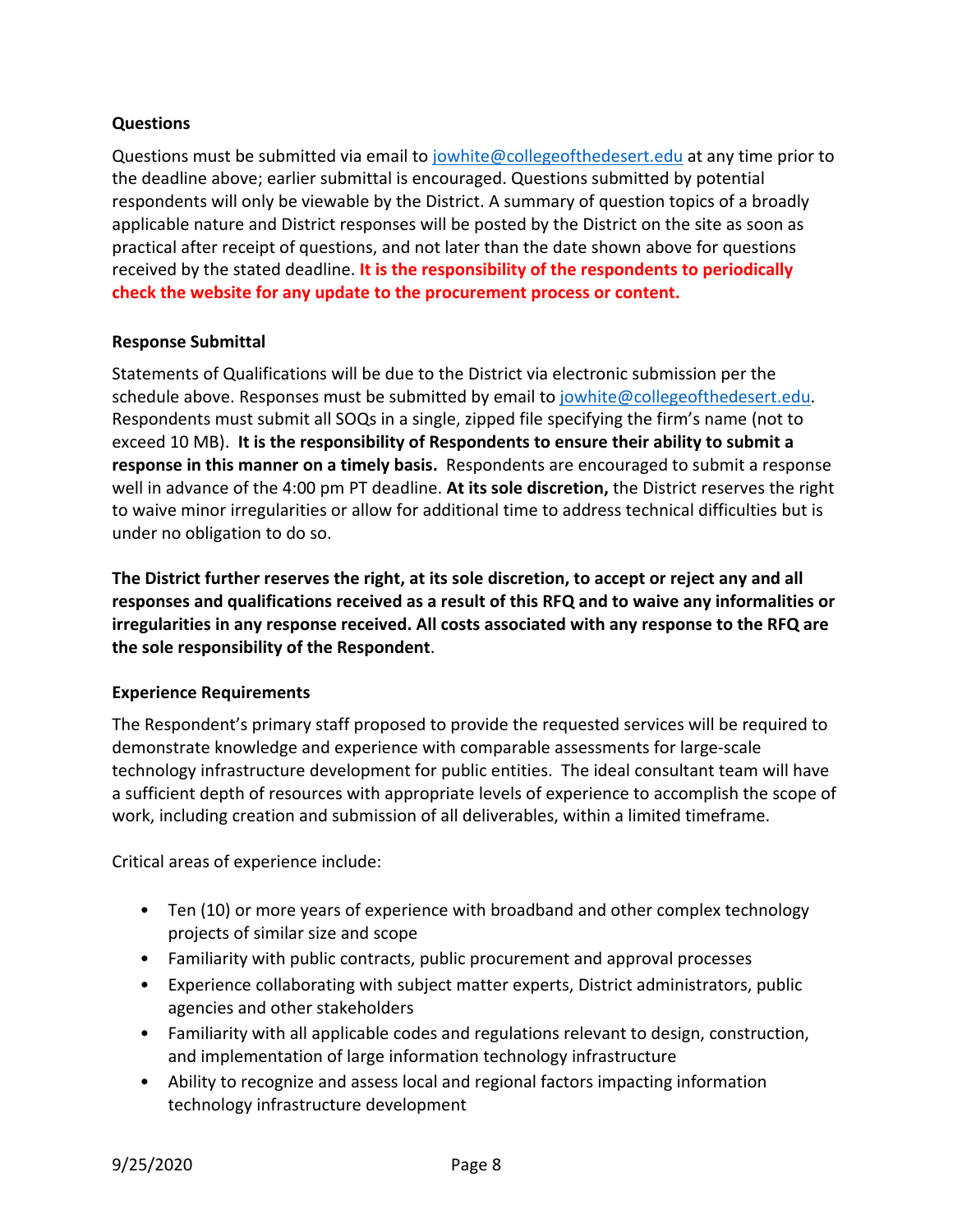- Experience with developing and/or implementing frameworks for network security, resiliency and sustainability
- Ability to develop and articulate project performance criteria and establish clear goals, strategies, timelines, milestones and metrics applicable to the scope of work and to future District strategies related to the future high-speed broadband infrastructure.

## **Evaluation Process**

Upon receipt, the District Screening Committee will conduct an initial review of the Statements of Qualifications for completeness and responsiveness. To satisfy this initial review, Responses shall clearly demonstrate satisfaction of the Experience Requirements and should address all elements requested below. In addition, the Responses must contain sufficient detail to enable the District to determine the merits of the firm or team.

The Screening Committee will provide the results of its reviews to the District's Selection Committee. The Selection Committee may schedule virtual interviews with a select number of responding firms (but is under no obligation to do so).

The District will apply the following evaluation criteria in making its determinations:

- 1. Quality of Respondent's applicable qualifications, experience and references
- 2. Qualifications and experience of assigned Key Personnel, including direct experience playing comparable roles with successful projects of similar scope and scale, and other relevant experience and information
- 3. Respondent's approach, including demonstrated understanding of the District's needs
- 4. Respondent's responses to required disclosures

Remainder of page intentionally left blank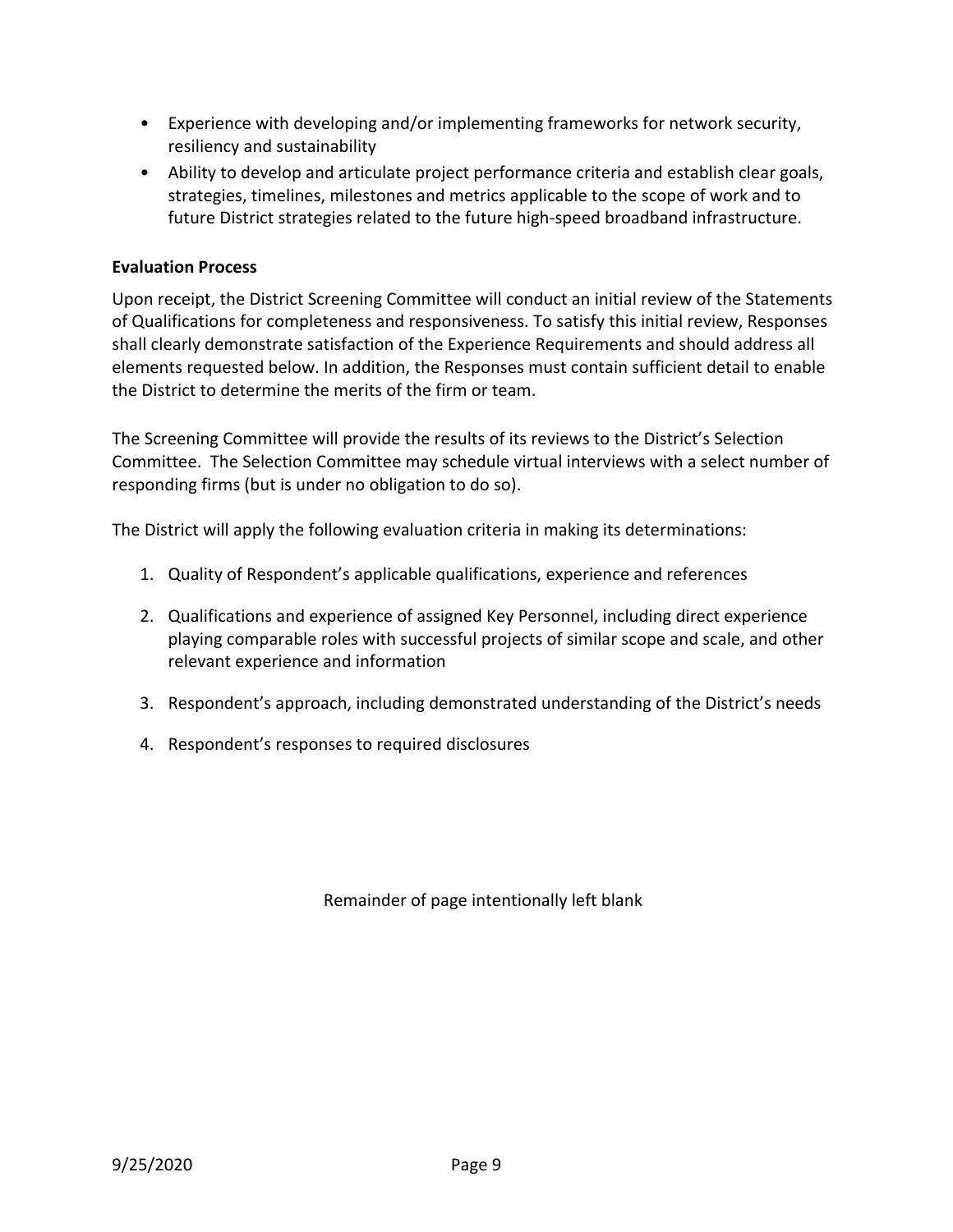## **STATEMENT OF QUALIFICATIONS (SOQ) REQUIREMENTS**

*Letter of Introduction*. A short Letter of Introduction on company letterhead should introduce the team and identify the person or persons who will be responsible in an oversight capacity for the work and identify the person or persons who will be responsible for specific roles in the scope of work. The Letter also should summarize your firm's familiarity with the type of consulting services required (preferably referencing relevant experience of team members). The Letter also shall include the name, address, email address and phone number of the authorized team representative to be contacted in response to the SOQ. The letter should not exceed two pages.

*Table of Contents.* Provide a clear listing of the elements of the SOQ and their order / placement in the document.

*Required Information. (Please limit your SOQ submittal to 20 pages, not including the letter of introduction, table of contents, dividers and permitted appendices listed in the RFQ.)*

- **1. Firm Information.** For each company on the team, provide the following:
	- a. Company name (both legal name and business name(s) commonly used)
	- b. Legal structure, state of incorporation (as applicable), and company or corporation number
	- c. Company headquarters office address, phone number(s), local office address and phone numbers, and website address
	- d. Number of years in business (under current or prior names, with explanations, as needed)
	- e. Full name and contact information for the primary company representative for the Project
	- f. Company's role(s) on the team and relevant service philosophy and processes
	- g. Capacity and capability of the firm, including relevant available services and the ability to manage a feasibility study of comparable scope, complexity, and duration.
	- h. Information regarding the firm's certification(s) as a small, disadvantaged, minority‐ owned, or disabled veteran business enterprise, or other similar category of business enterprise. (Copies of certifications are not required at this time.)
- **2. Project Team.** Please submit the following covering all key team members:
	- a. Organizational chart with explanation of the project management processes and responsible parties
	- b. Names and positions of key team members, proposed roles, and summaries of relevant experience (Team Resumes should be provided as Appendix A.)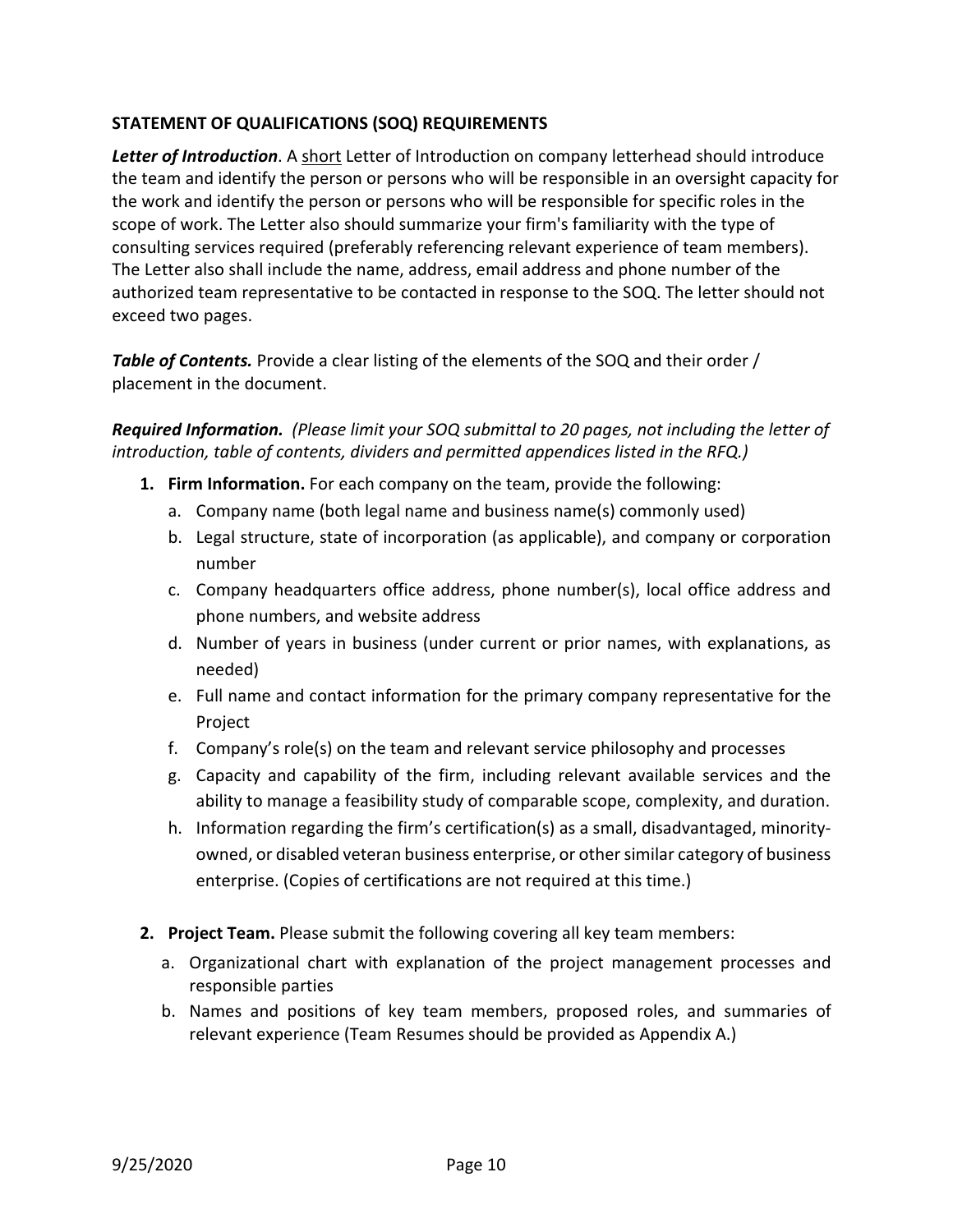c. Examples of team members' experience in analyzing and planning similar technology development projects, particularly for public entities. Provide at least three (3) examples, making clear which team members participated in the examples. At Respondents' option, samples of prior work may be provided in Appendix C. Links to such prior work are preferred.

## *Note that the District expects the proposed team members to be employed for the duration of the work. Substitutions will not be permitted without District consent.*

- **3. Approach**. Discuss methods to be employed in undertaking the scope of work and describe how these methods will ensure the success of the work. Reference the Scope of Work in Attachment A and specifically address the firm's approach to completing the following elements **in the 60‐90 day timeframe desired by the District**:
	- a. Preparing comprehensive technical and financial feasibility studies for IT infrastructure projects, particularly high‐speed broadband infrastructure
	- b. Identifying and evaluating obstacles and risks and recommending options for management and mitigation
	- c. Evaluating costs, including capital and operating and maintenance costs
	- d. Evaluating fiscal and economic impacts and other benefits of proposed IT infrastructure projects
	- e. Providing cost‐benefit analysis of proposed IT infrastructure projects
	- f. Providing other services relevant to the District's planned broadband infrastructure initiatives (specify any additional recommended activities or scope of work)
	- g. Working as an integrated project team with the District and other parties, including collaboration with other professionals, consultants, and stakeholders
	- h. Presenting interim/draft documents to the District and collection and implementation of District comments and responses. This includes developing and ensuring quality of deliverables and documents, both hardcopy and digital
	- i. Managing the scope of work to provide on-time, on-budget delivery
- **4. References.** Provide at least five (5) references from projects of similar nature within the last five (5) years. At least three (3) of these references should be from Public Agencies that can attest to the quality and responsiveness of your firm and its services. Include the following:
	- a. Name, Organization, Title, Email Address, and Phone Number of references
	- b. Project Description and Status of Project
- **5. Litigation, Claims, Conflicts and Insurance.** Provide a statement that outlines all items listed below as relates to your firm:
	- a. Litigation filed either by an owner or an owner's consultant or contractor which names the firm, firm's employees, direct consultants or consultant's employees as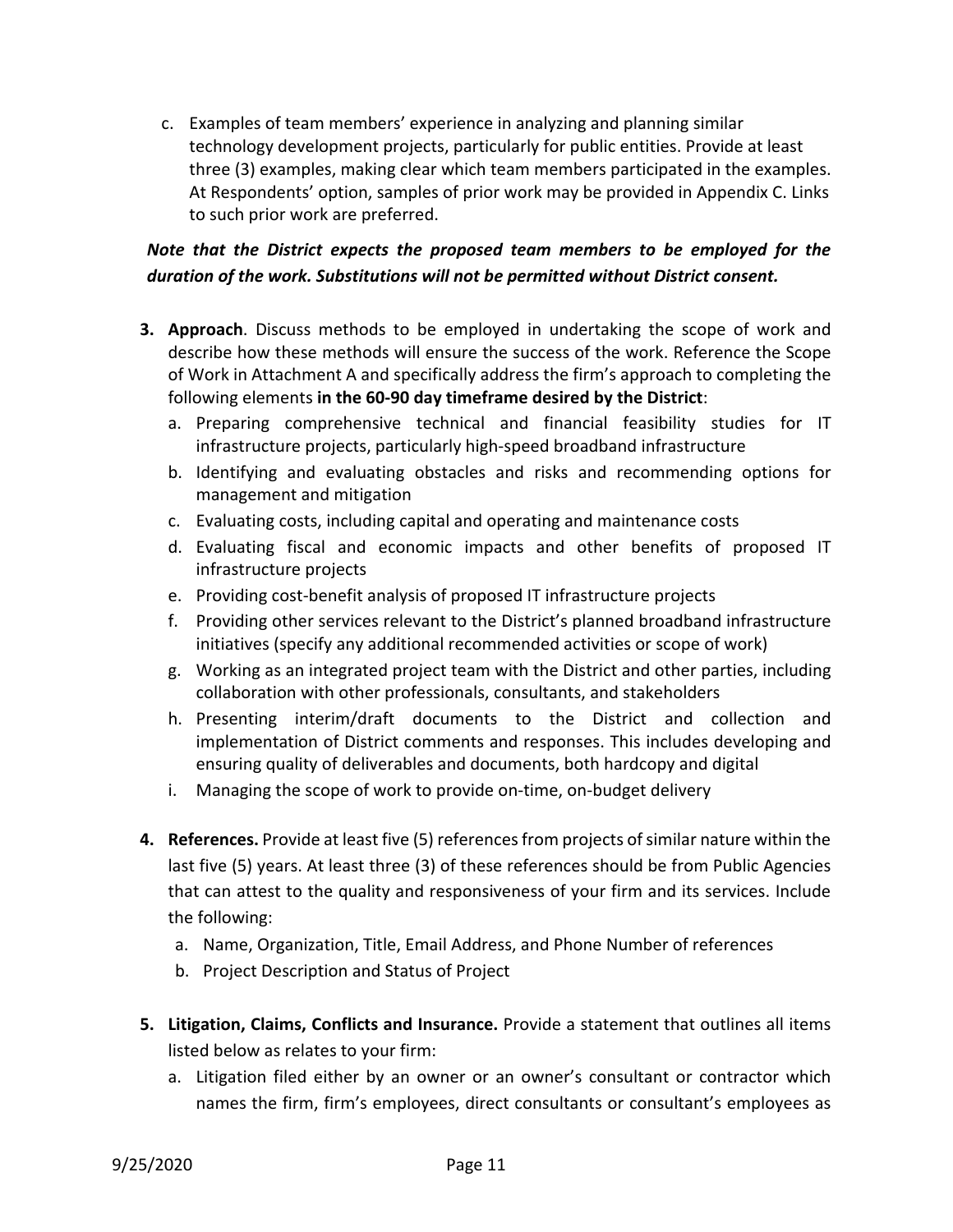defendants of any tier. State the nature of the complaint, the beginning and end date, or anticipated end date of each lawsuit, case number of proceeding and the judgement or resolution or anticipated judgement or resolution

- b. Termination for default or cause during firm's existence
- c. Information concerning any convictions for filing false claims
- d. Bankruptcy and the date the petition was filed and the county in which the petition was filed, if applicable
- e. Identify any other names or businesses that the firm has used in the past and the reason that the name or business is no longer being used
- f. Any recent, current, or anticipated obligations that relate in any way to similar work, the Project, or the District that may have a potential to conflict with the firm's ability to provide the services described herein
- g. Direct or indirect business, financial, or any other connection with any official, employee, or consultant of the District

## *SOQ Appendices*

- **A. Team Resumes**. Provide profession bios/resumes of proposed project team members, including key sub‐consultants. Identify their qualifications relevant to this Project, including, at a minimum, the following:
	- Proposed role
	- Number of years employed by the firm
	- Number of years in comparable roles
	- Experience on similar engagements
	- Education and any professional certifications
	- As applicable, prior experience working with other proposed team members
- **B. Fees**. No fee proposal is requested at this time. However, the District requests a schedule of hourly rates for each key team member to be provided in Appendix B.
- **C. Sample Prior Work.** At Respondents' option, examples of prior work products may be provided in Appendix C. Links to such prior work is preferred.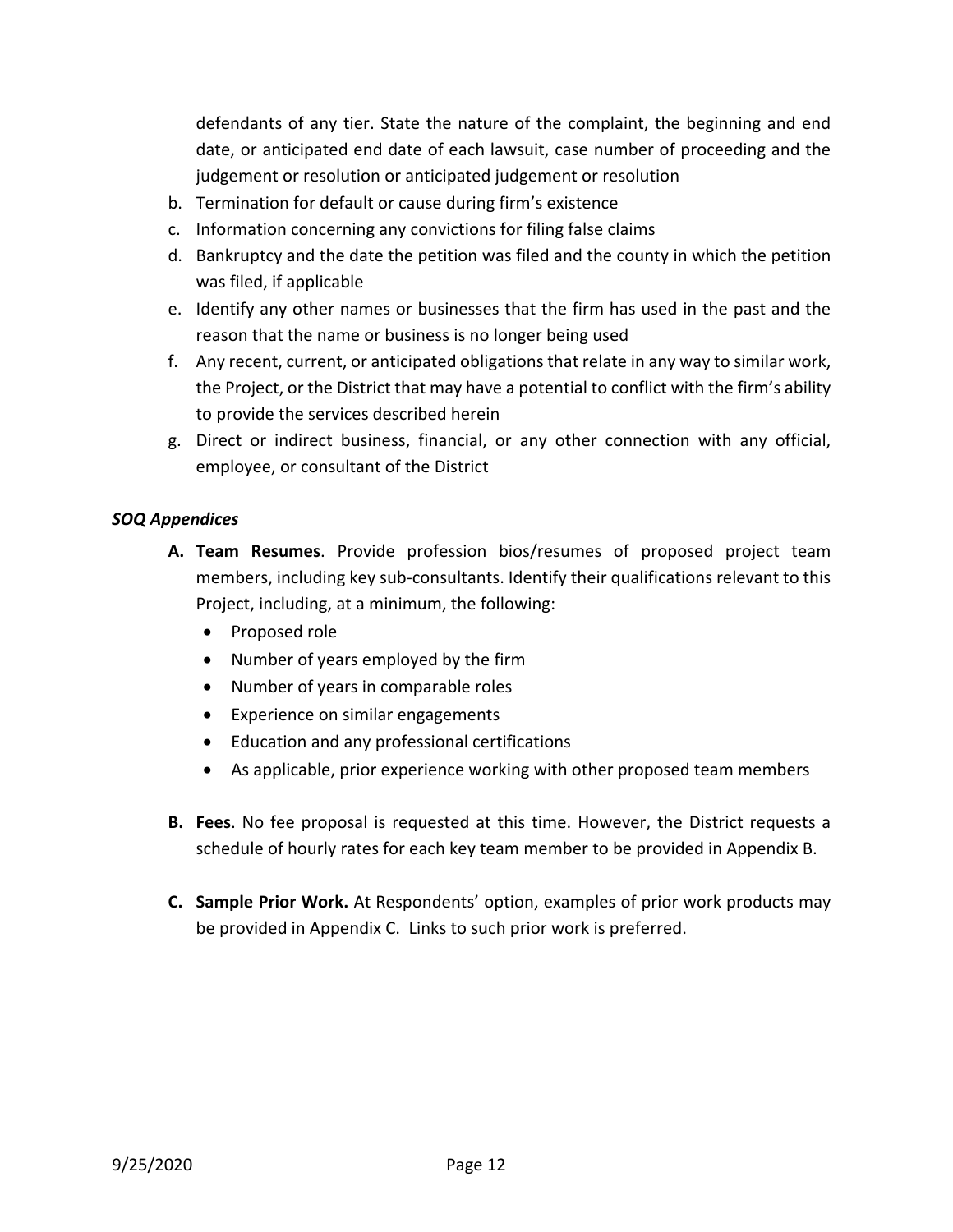

## **District Attachments**

**A. Proposed Scope of Work for Primary Consultant**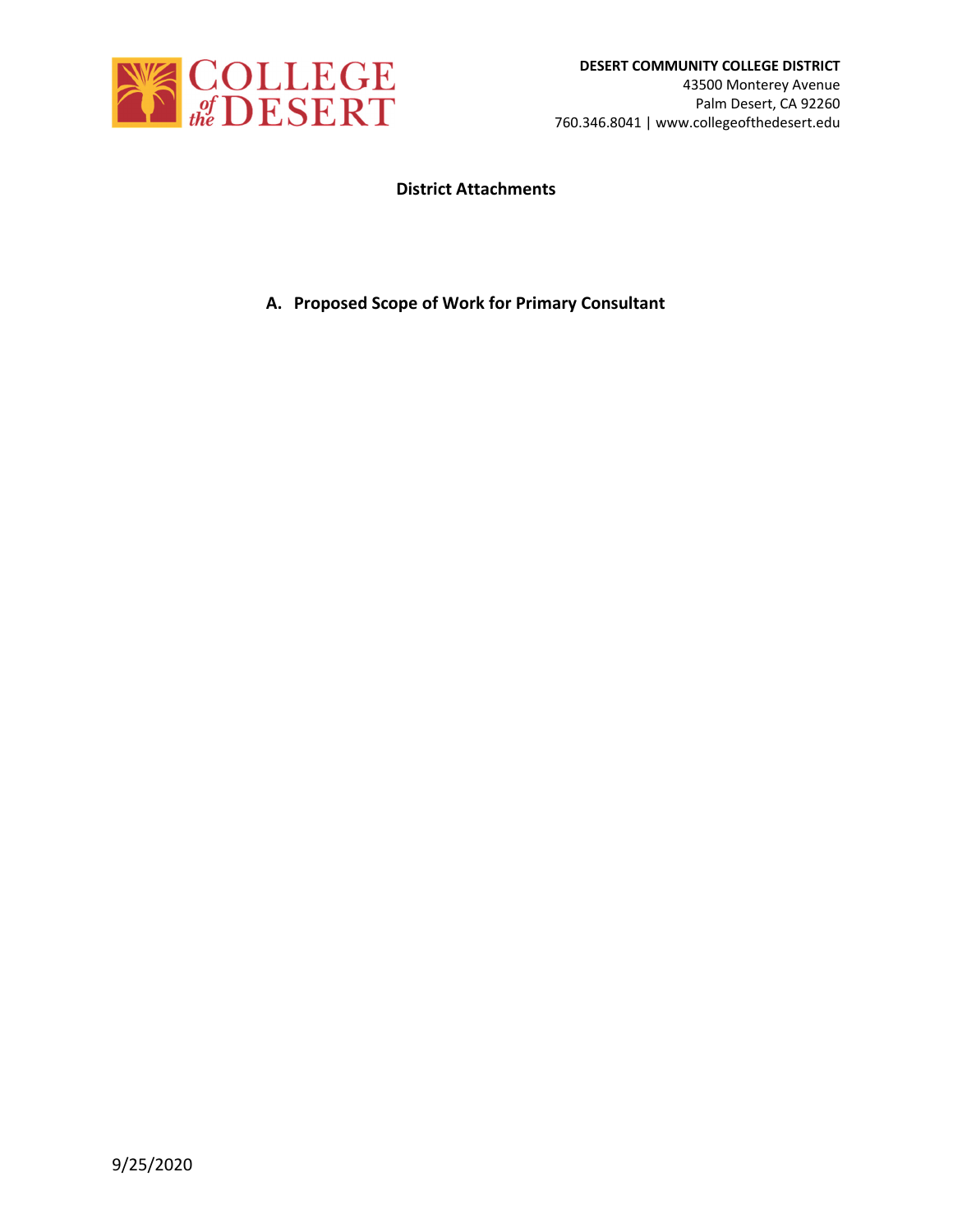#### **District Attachment A ‐ Proposed Scope of Work for Primary Consultant Technical and Financial Feasibility Study for High‐Speed, High Bandwidth Broadband Network**

### **SUMMARY OF WORK REQUESTED**

| <b>ACTIVITIES*</b>                                 | <b>COMMENTS</b>                                                                                                                                                                               |
|----------------------------------------------------|-----------------------------------------------------------------------------------------------------------------------------------------------------------------------------------------------|
| <b>Undertake a Technical and</b>                   | See suggested study topics, below, as a guide. Respondents are encouraged to demonstrate their                                                                                                |
| <b>Financial Feasibility Study,</b>                | expertise by suggesting refinements to the suggested topics and describing their suggested approach                                                                                           |
| including an inventory and gap                     | to completing the scope of work. The final scope of work will be developed in collaboration between                                                                                           |
| analysis                                           | District and Consultant.                                                                                                                                                                      |
| <b>Coordinate and collaborate</b>                  | Consultant will be expected to work closely with District team members and other advisors, as                                                                                                 |
| with District team                                 | needed, to ensure mutual understanding of District priorities and expectations, as well as to ensure                                                                                          |
|                                                    | smooth functioning of the project and related communications.                                                                                                                                 |
| Participate in stakeholder                         | Participate in interviews and/or informational meetings with stakeholders or subject matter experts,                                                                                          |
| meetings, as requested by                          | as requested by the District; may include presentation of findings upon conclusion of Study                                                                                                   |
| <b>District</b>                                    |                                                                                                                                                                                               |
| Provide a written report to the                    | A draft report shall be provided, with opportunity for review and comment by District, and a final                                                                                            |
| <b>District</b>                                    | report shall be prepared following completion of review and comment by District                                                                                                               |
| Document study methods,                            | May be provided as a technical appendix or within study deliverable                                                                                                                           |
| assumptions, inputs and                            |                                                                                                                                                                                               |
| Present study findings and                         | Provide executive summary or presentation appropriate for discussion with District senior                                                                                                     |
| recommendations to District                        | leadership. This documentation also may be shared with key regional stakeholders, at discretion of                                                                                            |
| leadership                                         | the District.                                                                                                                                                                                 |
| <b>Provide Additional Services, as</b>             | The District may elect to request additional services (See "Potential Additional Services" below)                                                                                             |
| requested                                          |                                                                                                                                                                                               |
|                                                    | * Preliminary, subject to change based on responses received and needs of the District                                                                                                        |
| TECHNICAL AND FINANCIAL FEASIBILITY STUDY TOPICS * |                                                                                                                                                                                               |
| <b>TOPICS</b>                                      | <b>COMMENTS</b>                                                                                                                                                                               |
| <b>Inventory and gap analysis</b>                  | Provide information about existing broadband network infrastructure in the District's region, and<br>gaps to be addressed to meet District objectives for high-speed broadband infrastructure |
| <b>Opportunities / Benefits for</b>                | Provide information to support the District's "business case" for high-speed broadband                                                                                                        |
| the District/Regional partners                     | infrastructure, including short- and long-term programmatic, fiscal and economic impacts, including                                                                                           |
|                                                    | economic development, academic achievement, workforce training, and related benefits                                                                                                          |
| <b>Obstacles &amp; Risks</b>                       | Describe key obstacles and risks that would need to be identified and mitigated to proceed with the                                                                                           |
|                                                    | District's planned high-speed broadband infrastructure initiative, including at each phase of                                                                                                 |
|                                                    | development, from planning and funding through implementation and operation                                                                                                                   |
| High-Level Design /                                | Provide preliminary design and specifications assumptions for the required infrastructure scope,                                                                                              |
| <b>Specifications</b>                              | including fiber and conduit specifications, security requirements, etc.                                                                                                                       |
| Cost to the District/Regional                      | Provide estimates for Capital Costs (labor, materials, program, etc.), Equipment, O&M, and other, as                                                                                          |
| partners                                           | relevant to planning, design, implementation and operation of the District's planned high-speed                                                                                               |
|                                                    | broadband infrastructure                                                                                                                                                                      |
| <b>Cost-Benefit Analysis</b>                       | Provide a cost-benefit analysis for the District's plans for high-speed broadband infrastructure                                                                                              |
| <b>Institutional Capacity and</b>                  | Describe institutional policies or resources the District would need to develop/acquire to support the                                                                                        |
| <b>Capabilities Required</b>                       | initiative (e.g., personnel, documentation, contracts, training, management systems or policies, or                                                                                           |
|                                                    | other)                                                                                                                                                                                        |
| <b>Precedents and Case Studies</b>                 | Identify comparable efforts to develop high-speed, high bandwidth broadband infrastructure and                                                                                                |
|                                                    | identify applicable lessons for District's initiative                                                                                                                                         |
| <b>Strategic Roadmap</b>                           | Provide key milestones and suggested schedules for additional steps, including planning, design,                                                                                              |
|                                                    | funding, procurement, construction, implementation and operation. The Strategic Roadmap should                                                                                                |
|                                                    | show how the District can achieve the plan, with phases, timelines and potential business models                                                                                              |
|                                                    | clearly identified.                                                                                                                                                                           |

*\* Preliminary, subject to change based on responses received and needs of the District*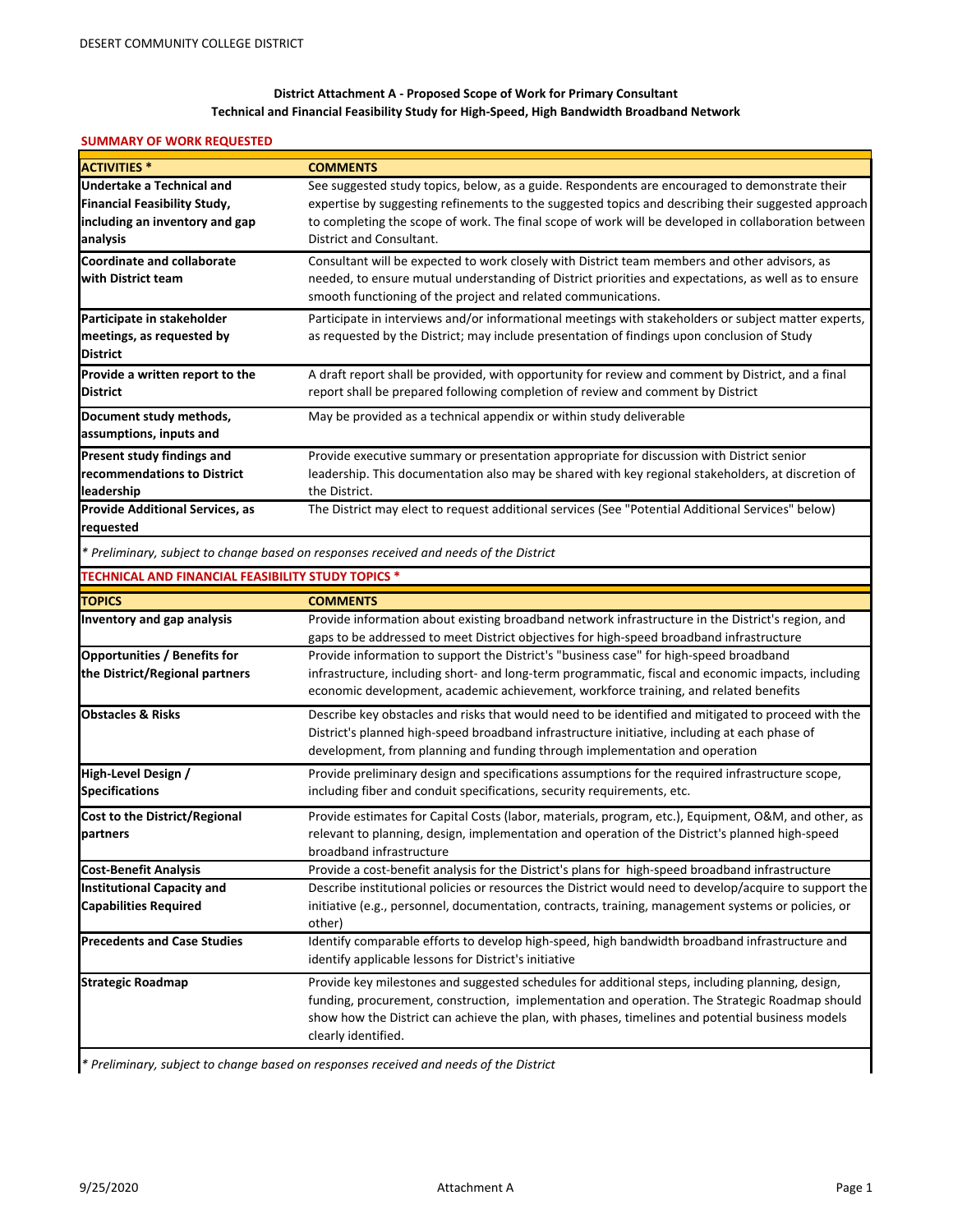# **POTENTIAL TOPICS FOR DETAILED RECOMMENDATIONS \***

| <b>TOPICS</b>                     | <b>COMMENTS</b>                                                                                       |
|-----------------------------------|-------------------------------------------------------------------------------------------------------|
| <b>Necessary processes and</b>    | Include key steps required and recommended approaches for navigating important internal and           |
| procedures                        | external processes                                                                                    |
| Technology strategies roadmap     | Include recommendations for integration of broadband strategies with other technology strategies      |
|                                   | (e.g., wireless 5G, Cloud, networks, etc.)                                                            |
| <b>Organizational framework</b>   | Include recommendations for internal District organizational considerations as well as key interfaces |
|                                   | both internally that will be needed with external organizations                                       |
| Frameworks for security,          | Include security, resiliancy and sustainability concerns / risks and relevant management and          |
| resiliancy and sustainability     | mitigation strategies                                                                                 |
| <b>Policy considerations</b>      | Include policy issues and related recommendations for working with private entities, other public     |
|                                   | entities, funding providers, etc.                                                                     |
| Initial and future investments    | Describe potential phasing of investments                                                             |
| <b>Partnerships</b>               | Describe potential partnerships for implementation and related economic development and growth        |
|                                   | that may be catalyzed by the project                                                                  |
| Legal landscape                   | Describe legal considerations                                                                         |
| <b>Funding options</b>            | Describe funding options for consideration, including criteria and process for securing non-District  |
|                                   | funding sources; include potential economic capture ("charge-back") strategies                        |
| Suggested approach to manage      | Compare alternative approaches, including business models (e.g., CENIC partnership, commercial        |
| development                       | partnerships, leasing, P3, etc.); may include associated costs for development, expansion,            |
|                                   | maintenance and operations, and strategies for long-term financial sustainability, solvency, and      |
|                                   | security                                                                                              |
| <b>Future applications</b>        | Describe opportunities to leverage the new infrastructure for innovation, utilities, smart            |
|                                   | technologies, connectivity, etc.                                                                      |
| <b>Key Performance Indicators</b> | Metrics, key performance indicators and milestones for overall strategy as well plans for             |
|                                   | implementation.                                                                                       |

*\* Preliminary, subject to change based on responses received and needs of the District*

### **POTENTIAL ADDITIONAL**

| <b>COMMENTS</b>                                                                                          |
|----------------------------------------------------------------------------------------------------------|
| The District anticipates that selected Consultant(s) may be asked to provide additional consulting       |
| services to assist the District in implementing and refining the Roadmap created. Such additional        |
| services will be on an as requested basis by the District and are anticipated to include such services   |
| as owner's representation work on behalf of the District, to assist the District and other advisors with |
| the development of various scopes of work, specifications, evaluation criteria, review of Proposals,     |
| and support for District's high-speed broadband infrastructure projects, which may include oversight     |
| of implementations performed by third parties.                                                           |
|                                                                                                          |
|                                                                                                          |

*\* Preliminary, subject to change based on responses received and needs of the District*

9/25/2020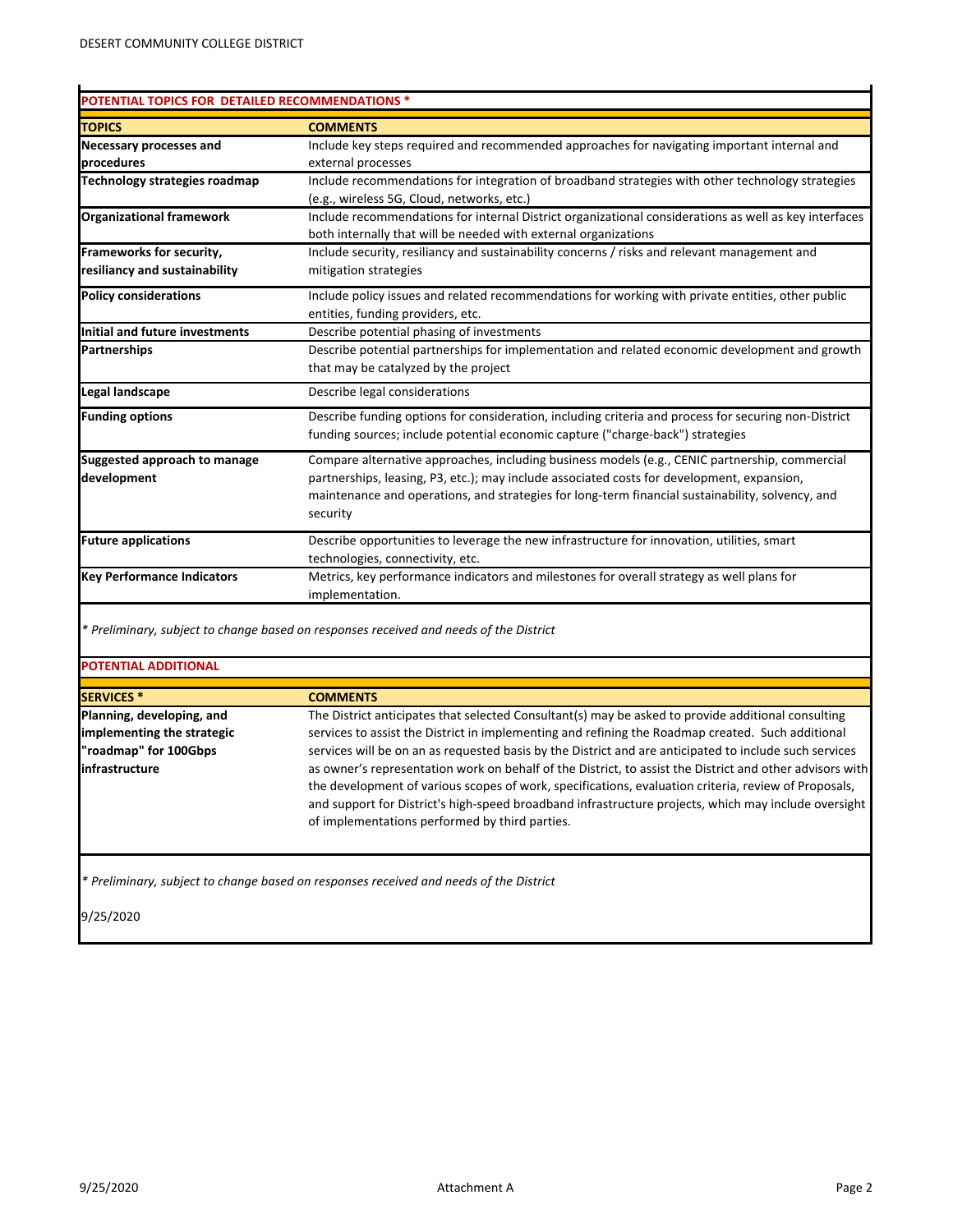

## **District Attachments**

### **B. Vision Statement**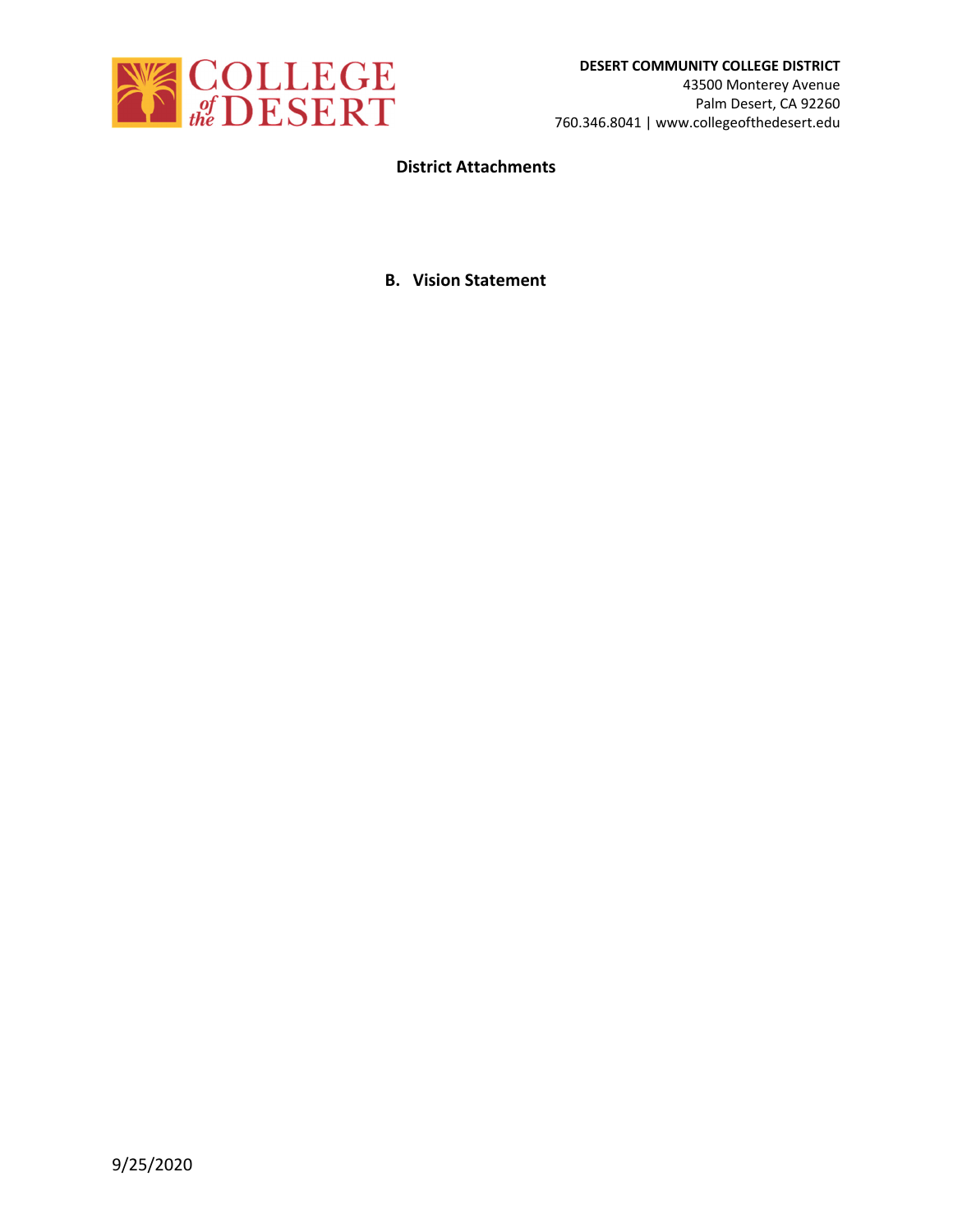

## **College of the Desert Vision for High‐Speed, High Bandwidth Broadband Infrastructure The Foundation for Student and Community Success**

### *Overview – High‐speed Broadband is an Essential Public Service*

More and more the future belongs to those with access to high-speed, high bandwidth broadband. Highspeed internet access has become a basic utility, like electricity or water ‐ highlighted only when it's missing. Factors showing the essentiality of high‐speed broadband to the College and its community are summarized below.

- The Desert Community College District (College of the Desert or the College) needs a very highspeed, high bandwidth broadband network to develop a skilled workforce with the knowledge and 21st century technological skills needed to lead the information and creative economy.
- Workers from all sectors need continual job and professional development training to enhance their competencies, update their professional licenses, and learn additional skills to pursue new or advanced career opportunities.
- Businesses require high-speed broadband capacity along with digitally-skilled and knowledgeable employees, who have the ability to think on their feet, communicate, collaborate, and quickly take advantage of evolving customer demands, technologies, and opportunities.
- The transition to online learning and mandatory telework during the pandemic illustrates that an in-home broadband connection is vital to the functioning of the 21st century economy, demonstrating that digital connectivity, including telework, is a valuable tool that makes places stronger and more resilient.
- These needs will only continue to grow in a more digitally-connected world. Equity is also a challenge, as less affluent communities remain underserved and therefore face obstacles to educational and economic success.
- The Federal Communications Commission defines high-speed internet as a connection that reaches 25 megabits per second download and three megabits per second upload. However, not all internet and broadband access types are equal. In some areas, one resident may have access to full gigabit internet speeds, while their neighbor a few miles down the road struggles with speeds less than 10 megabit.

### *Our Region is Underserved*

 Beyond the classrooms and parking lots of the College of the Desert campuses, the internet service available to the communities that ring the campus are too often comparatively slow and inadequate. The coronavirus pandemic has illuminated both the need for access as well as the digital divide that exists in the Coachella Valley.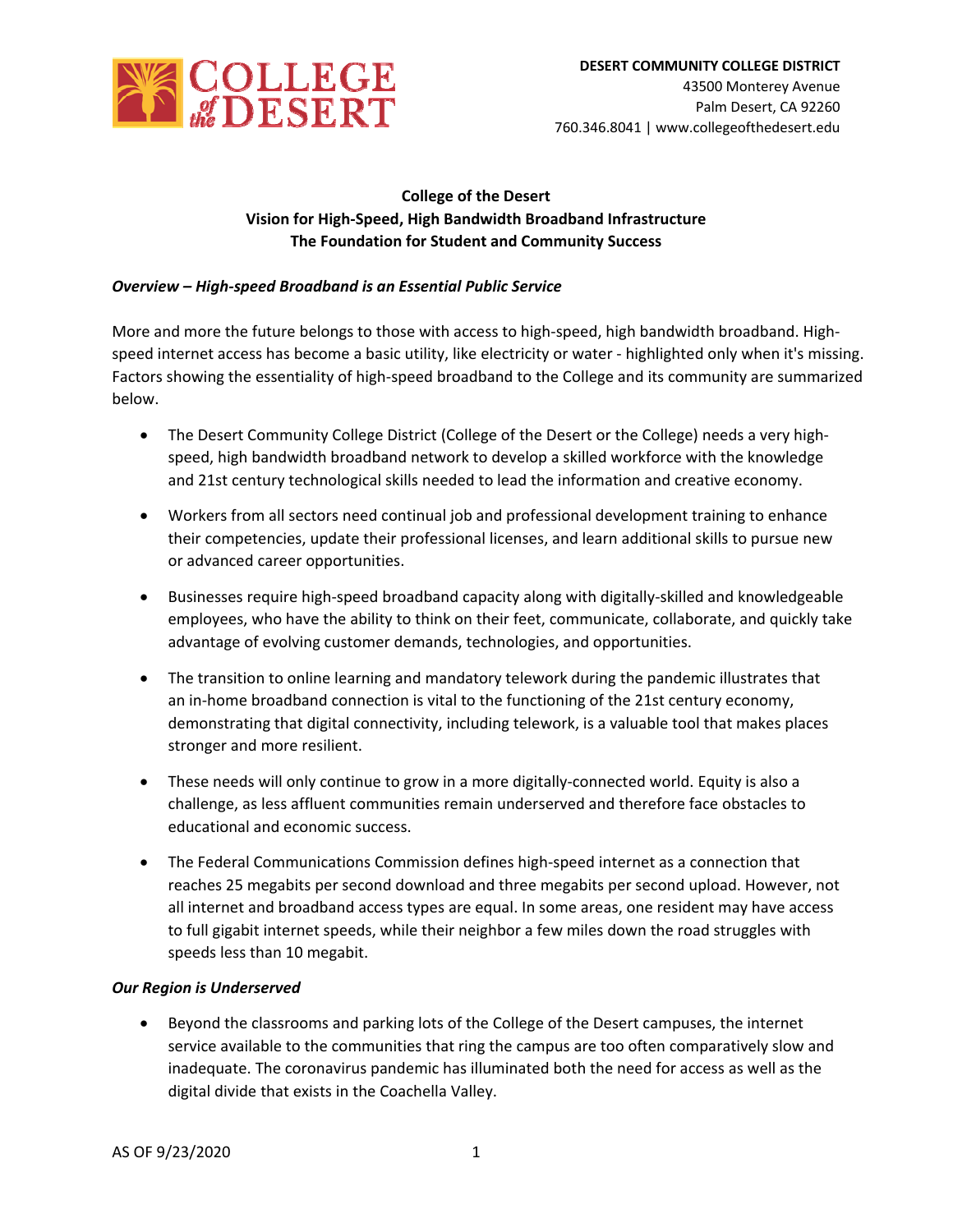- For some internet users ‐ including Coachella Valley farmers, healthcare providers, creative workers and small business owners ‐ having reliable broadband access is a challenge. Precision agriculture, hospitals, television, hotels and e‐sports all depend on reliable and quick data transmission.
- Currently, many of the places in the valley with high concentrations of school age populations are generally underserved and have some of the lowest numbers of households with internet service and/or broadband service, a considerable obstacle for the realities of online learning.
- Even in our more affluent communities the typical maximum transmission speed is 100 Mbps, which is a factor of 10 away from Amazon's site selection requirements from 3 years ago. The good news is that some service has improved but the bad news is that it is still not adequate to serve the needs of our students, growing companies and entrepreneurs, and telecommuters.
- Large corporations that make up the bulk of internet service providers (ISPs), including Spectrum and Frontier, that almost exclusively serve the Coachella Valley, are sometimes reluctant to invest in high-speed internet accessibility in smaller, rural communities like ours. (Note: Google is not offering service in the desert – at least not yet.) The cost of startup infrastructure and equipment is steep and prices for service are high. As a result, it takes a long time to recoup those investments with lower potential customer uptake than can be achieved in markets the ISPs prioritize more highly.

### *A New Vision for Prosperity*

Bringing community members together to develop a cohesive vision that identifies specific priorities and growth potential for internet use is an important first step to addressing the long-term infrastructure challenge. Along with providing internet access, one of the hurdles facing widespread broadband internet use in the Valley is technology and digital literacy.

As part of the College of the Desert campus under development in Palm Springs, a new Center for Digital Arts and Media program is expected to play an important role in educating and training students in digital skills to increase proficiency and better prepare them for the 21<sup>st</sup> Century workforce. Highlights include:

- The program will expand access to new courses and classes, remote labs, seminars and workshops, expanded certificate courses with access to Internet of Things (IoT) lab and participation in early college capstone courses working directly with industry partners learning practical advanced digital and media skills.
- The program hopes to increase the percentage of community college students gaining employment.
- In addition, the cross-institutional sharing of STEAM and related lectures, labs and industry engagements will better equip students and expand the workforce with the necessary skills to fully compete in the 21<sup>st</sup> Century economy.
- By investing in broadband access and digital literacy across the Coachella Valley and beyond, COD is preparing the next generation of emerging innovators to be competitive.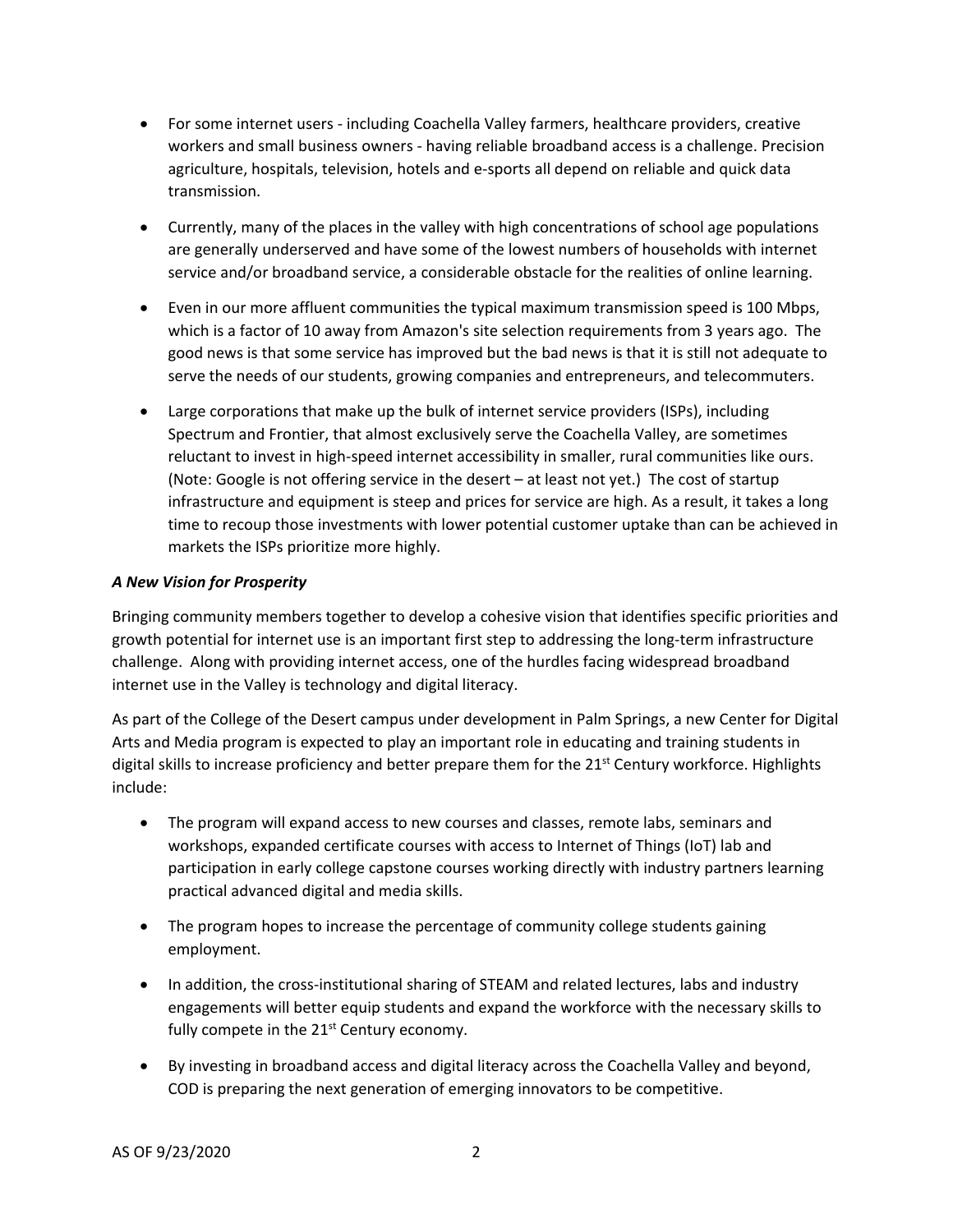### *The College's Need for Speed*

As a leader in higher education, College of the Desert has a vested interest in bringing high‐speed broadband infrastructure to serve students as well as the broader community. College of the Desert campuses have an increasingly integral role to play, broadening impact by serving as digital hubs for broadband access, digital services, and related training.

In today's highly competitive environment, broadband is essential to the creation of a strong workforce and a huge driver of innovation. To help ease the current access barriers, College of the Desert and community partners are exploring innovative new ways to provide expandable broadband infrastructure and access to a greater number of Coachella Valley residents.

The College is interested in studying the potential to create a world‐class backbone network infrastructure to expand access and connectivity to serve students and the broader community. College of the Desert is exploring expanding its broadband network capacity to plan for its own needs as well as those of the broader community because the future of the community and the college are intimately intertwined. The health of one is codependent on the other.

### *Current Capacity and Relationships*

The College of the Desert's district headquarters and Palm Desert campus has an impressive existing 10 Gbps broadband connection through the Corporation for Education Network Initiatives in California (CENIC) https://cenic.org/network/connectivity.

The COD Indio Center has 1 Gbps service with a pending upgrade to 10 Gbps. The new COD site under development in Palm Springs is pursuing a new 10 Gbps connection, expandable to 100 Gbps, through its membership in CENIC. The new Palm Springs connection and its expandability will be critical to COD's planned curriculum and organizational strategy for the new site.

College of the Desert is a member of CENIC. This nonprofit consortium of research universities and others is leading efforts to expand broadband access. CENIC operates the California Research and Education Network (CalREN), a high‐capacity network designed to meet the unique requirements of over 20 million users, including the vast majority of K‐20 students together with educators, researchers, and others at vital public‐serving institutions.

Charter institutions connected to the CENIC backbone include all 10 campuses of the University of California system, all UC medical centers, all 23 campuses of the California State University system, all 114 campuses of the California Community College system and off-site centers, all County Offices of Education in California's K‐12 system and via those offices, over 8,000 K‐12 schools.